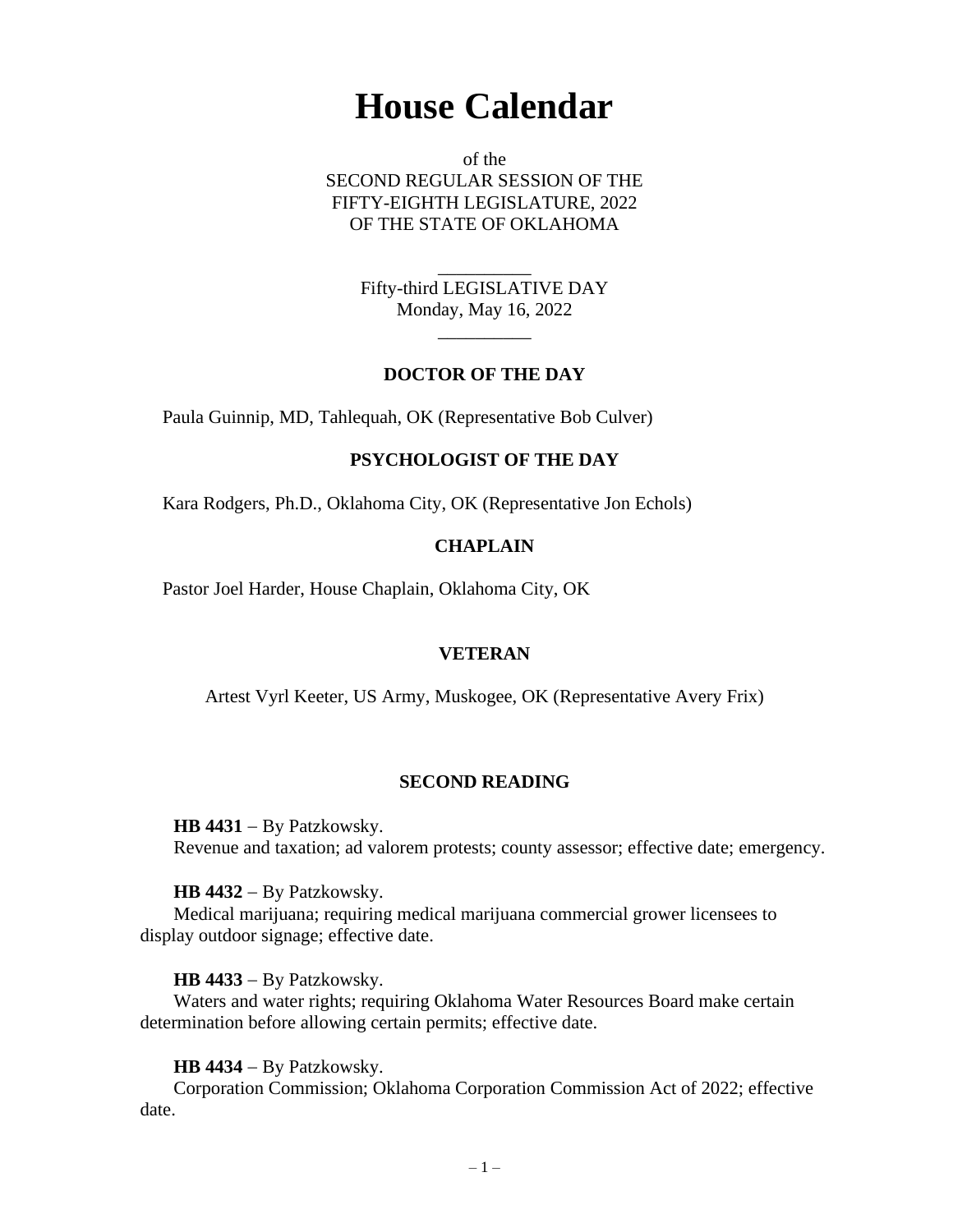**HB 4435** − By Patzkowsky.

Officers; creating the Officers Reform Act of 2022; effective date.

**HB 4436** − By Patzkowsky.

Corporation Commission; Oklahoma Corporation Commission Act of 2022; effective date.

**HB 4437** − By Patzkowsky.

Corporation Commission; Oklahoma Corporation Commission Act of 2022; effective date.

**HB 4438** − By Patzkowsky.

Corporation Commission; Oklahoma Corporation Commission Act of 2022; effective date.

**HB 4439** − By Patzkowsky.

Corporation Commission; Oklahoma Corporation Commission Act of 2022; effective date.

**HB 4440** − By Patzkowsky. Transportation; creating the Transportation Reform Act; effective date.

**HB 4441** − By Patzkowsky. Agriculture; Oklahoma Agriculture Act of 2022; effective date.

**HB 4442** − By Patzkowsky. Eminent domain; Oklahoma Eminent Domain Act of 2022; effective date.

**HB 4443** − By Patzkowsky.

Counties and county officers; Oklahoma Counties and County Officers Act of 2022; effective date.

**HB 4444** − By Patzkowsky. Cities and towns; Oklahoma Cities and Towns Act of 2022; effective date.

**HB 4445** − By Patzkowsky. Oil and gas; Oklahoma Oil and Gas Act of 2022; effective date.

**HB 4446** − By Patzkowsky.

Corporation Commission; Oklahoma Corporation Commission Act of 2022; effective date.

**HB 4447** − By Patzkowsky. Schools; creating the State Schools Act; effective date.

**HB 4448** − By Patzkowsky.

Waters and water rights; creating the Waters and Water Rights Modernization Act; effective date.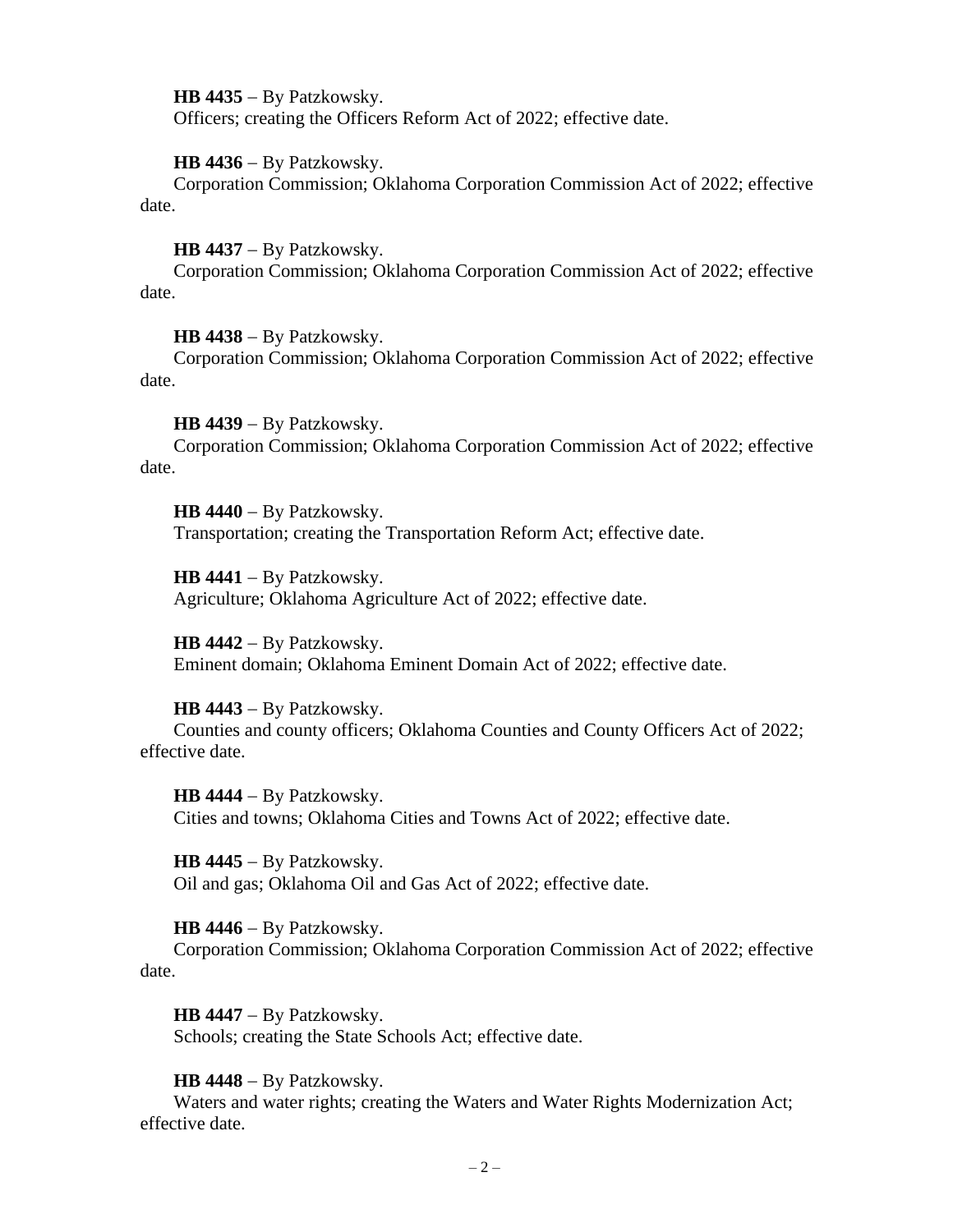**HJR 1045** − By McEntire.

Joint Resolution; privatized managed care organizations; state-based managed care system.

## **RESOLUTIONS FOR CONSIDERATION**

**HCR 1013** − By Steagall of the House and Dahm of the Senate. Concurrent resolution; communism; Cuba.

**HR 1043** − By Waldron. Resolution supporting Ukraine; recognizing Ukrainian sovereignty; and urging withdrawal of Russian forces.

**HR 1047** − By Roberts (Sean). Resolution; oil and gas industry; increasing oil and gas production.

**HR 1054** − By Pae. Resolution; recognizing March 29, 2022 as Anti-Hunger Day in Oklahoma.

**HR 1055** − By Pae. Resolution; recognizing March 29, 2022 as Anti-Hunger Day in Oklahoma.

**HR 1069**  $-$  By Humphrey. Resolution; raising awareness of distracted driving.

HR 1070 − By Roe. Resolution recognizing May as Mental Health Awareness Month.

**SCR 19** − By Daniels.

Concurrent resolution; establishing the Joint Rules for the Joint Committee on Administrative Rules; amending Joint Rules.

**SCR 24** − By Hicks et. al. of the Senate and Bush et. al. of the House. A resolution designating April 7, 2022, as ACEs and PACEs Awareness Day in Oklahoma.

#### **SENATE AMENDMENTS TO HOUSE BILLS**

**SAs** to **HB 1072** − By Gann of the House and Quinn et. al. of the Senate. Oklahoma Liquefied Petroleum Gas act; registration permit, fees on sale, reports and penalties, and safety school for liquefied petroleum dealers; annual fee; promulgation of rules; effective date.

**SAs** to **HB 1122** − By Phillips et. al. of the House and Leewright of the Senate.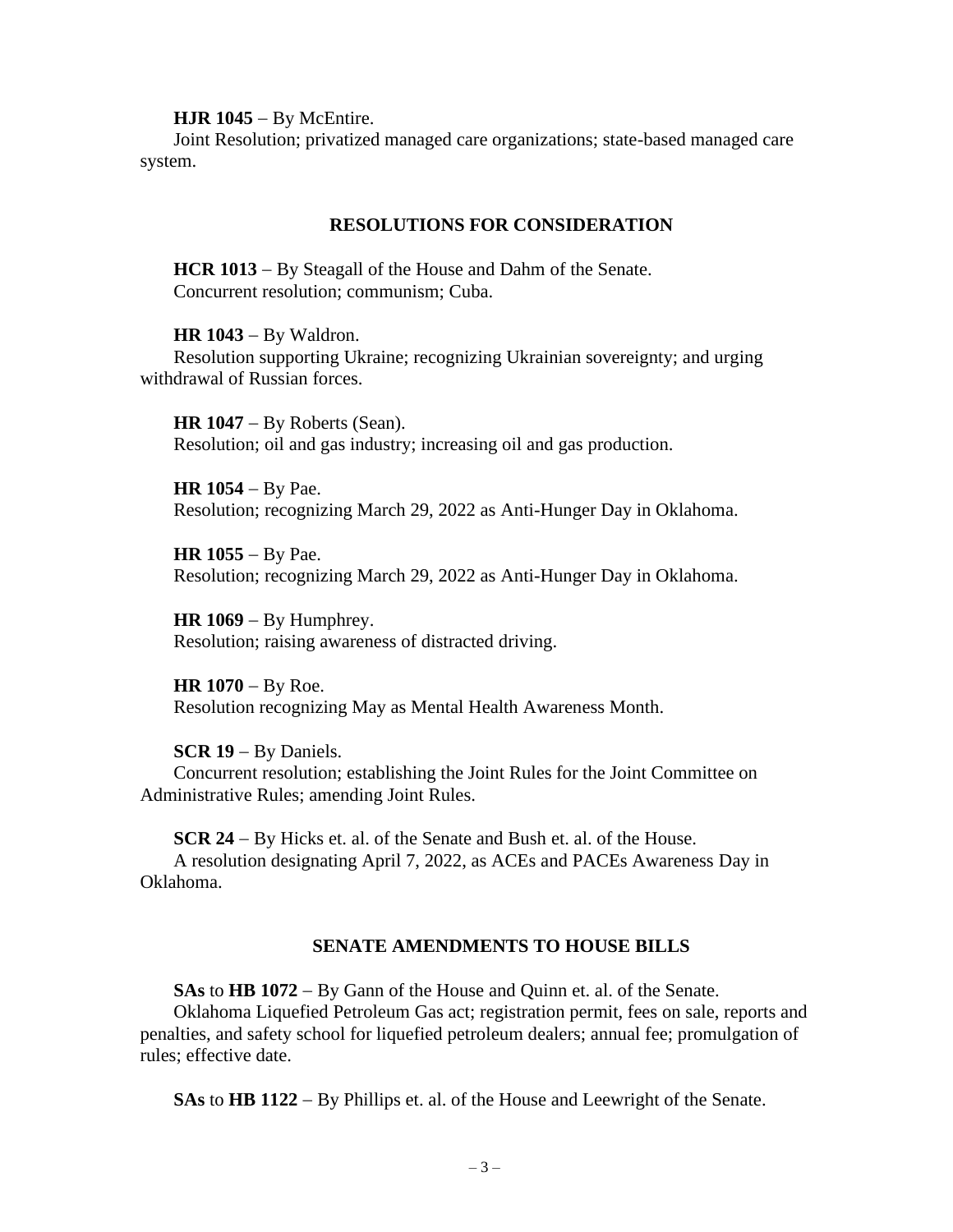[Telecommunications; imposing maximum charges with respect to certain connections to utility poles; effective date.]

**SAs** to **HB 1138** − By Pfeiffer et. al. of the House and Kidd of the Senate. Public finance; requiring initiation of stop-payment; authorizing issuance of second check; effective date.

**SAs** to **HB 1647** − By Humphrey of the House and Bullard of the Senate. Criminal procedure; Pretrial Release Act; proceedings; services programs; effective date.

**SAs** to **HB 1933** − By Martinez of the House and Taylor et. al. of the Senate. Labor; unemployment benefits; modifying benefit wages; duration; effective date.

**SAs** to **HB 1940** − By Hilbert of the House and Leewright of the Senate. Professions and occupations; prohibiting roofing contractor from waiving insurance deductible as advertisement or inducement for sale; effective date.

**SAs** to **HB 2542** − By Stinson et. al. of the House and Brooks of the Senate. [Attorneys; practice of law; procedure for motion to practice law in Oklahoma; reciprocal agreement; effective date.]

**SAs** to **HB 2649** − By Echols of the House and Garvin et. al. of the Senate. Durable medical equipment; Oklahoma Durable Medical Equipment Licensing Act; licensing; State Board of Pharmacy; effective date.

**SAs** to **HB 2776** − By Pfeiffer of the House and Montgomery et. al. of the Senate. [School funding; creating the Protecting Revenues for Oklahoma Teachers, Educators and Students (PROTEST) Fund; purpose; expenditures; effective date; emergency.]

**SAs** to **HB 3039** − By Boles of the House and Taylor of the Senate. Oil and gas; well spacing; drilling units; tolerance areas; pending applications; allowing Corporation Commission to issue permit; emergency.

**SAs** to **HB 3050** − By Hardin (Tommy) et. al. of the House and Simpson of the Senate. Revenue and taxation; sales tax exemption; veterans; effective date.

**SAs** to **HB 3081** − By Hilbert et. al. of the House and Hall et. al. of the Senate. Revenue and taxation; strategic industrial development enhancement tax credit; effective date.

**SAs** to **HB 3086** − By Hilbert of the House and Pugh of the Senate. Schools; authorizing school district to use portion of transportation funds for transportation grants.

**SAs** to **HB 3088** − By Hilbert et. al. of the House and Hall et. al. of the Senate. Revenue and Taxation; income tax cred; adoption expense; effective date.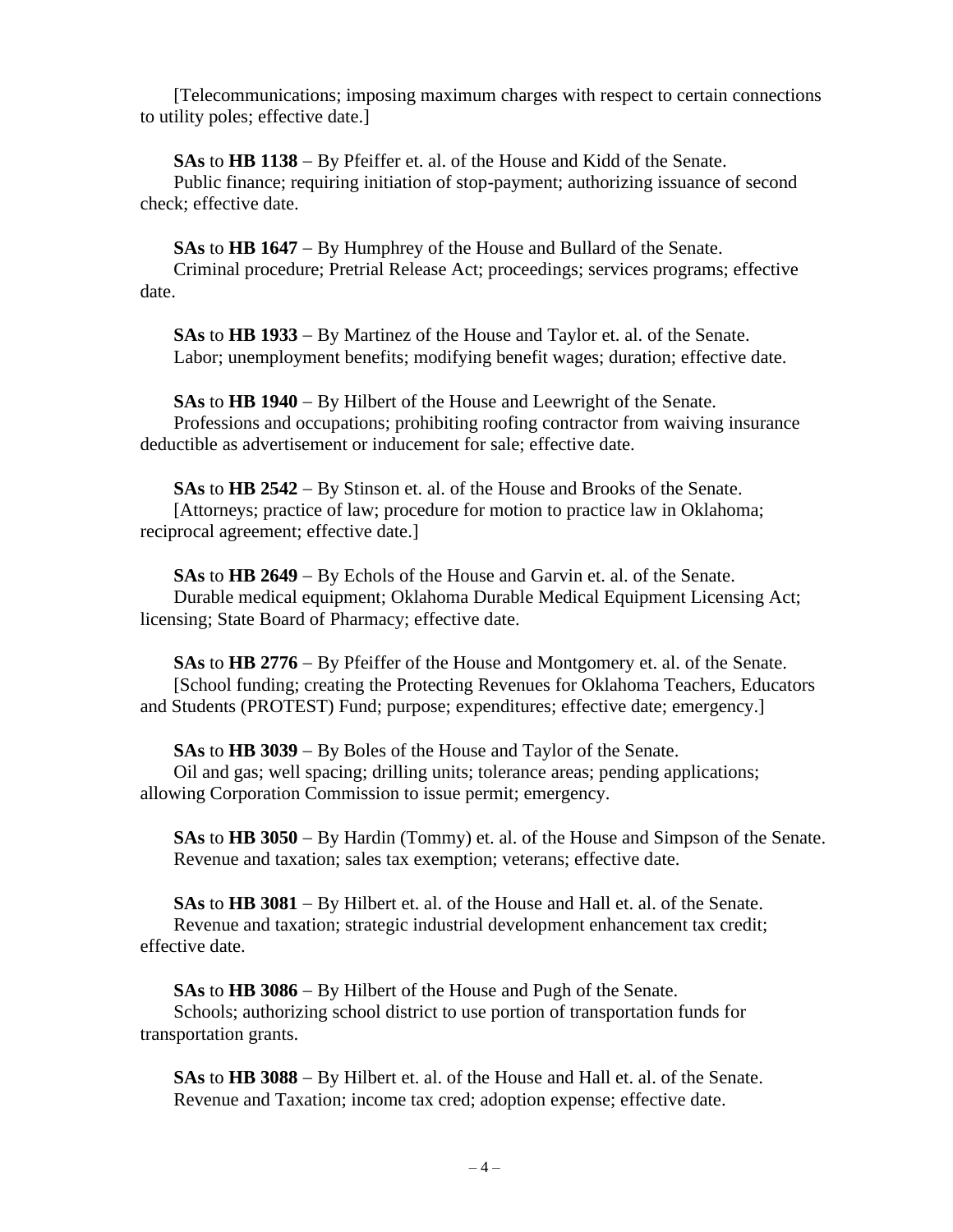**SAs** to **HB 3267** − By Walke of the House and Kirt et. al. of the Senate. [Guardianships; definitions; transportation of ward; conditions; restriction; effective date.]

**SAs** to **HB 3277** − By Humphrey et. al. of the House and Taylor of the Senate. [Prisons and reformatories; authorizing immediate transfer of inmates upon request; effective date.]

**SAs** to **HB 3286** − By Rosecrants et. al. of the House and Bergstrom of the Senate. Stalking and protective orders; increasing and adding penalties; effective date.

**SAs** to **HB 3364** − By Roberts (Eric) et. al. of the House and Haste of the Senate. Elections; removing obsolete language; providing for application processes for absentee ballots; effective date; emergency.

**SAs** to **HB 3365** − By Roberts (Eric) et. al. of the House and Haste of the Senate. Elections; modifying various provisions related to voter registration; effective date.

**SAs** to **HB 3504** − By Provenzano et. al. of the House and Stanley et. al. of the Senate. Health insurance; definitions; mammography; effective date.

**SAs** to **HB 3567** − By McBride of the House and Thompson of the Senate. Office of Management and Enterprise Services; appropriation; emergency.

**SAs** to **HB 3571** − By McBride of the House and Thompson of the Senate. Oklahoma Capitol Improvement Authority; bond authorization; Jim Thorpe Office Building; emergency.

**SAs** to **HB 3819** − By Sims of the House and Rader of the Senate. Rural hazard mitigation funding; enacting the Disaster Mitigation and Recovery Matching Fund Act; appropriation to Fund; federal funds; effective date; emergency.

**SAs** to **HB 4099** − By Frix et. al. of the House and Jech et. al. of the Senate. Public finance; issuance of certain net amount of obligations by Oklahoma Capitol Improvement Authority; projects; Oklahoma Historical Society; effective date.

**SAs** to **HB 4190** − By Echols of the House and David et. al. of the Senate. Definitions and general provisions; holidays; authorizing personal holiday leave for state employees; effective date.

**SAs** to **HB 4210** − By Boatman et. al. of the House and Weaver et. al. of the Senate. Attorney General; duties; data; human trafficking; Human Trafficking Response Unit; effective date; emergency.

**SAs** to **HB 4281** − By Dempsey et. al. of the House and Murdock of the Senate. Game and fish; removing certain limitation for use of cyanide devices; effective date.

**SAs** to **HB 4327** − By Stearman et. al. of the House and Daniels et. al. of the Senate.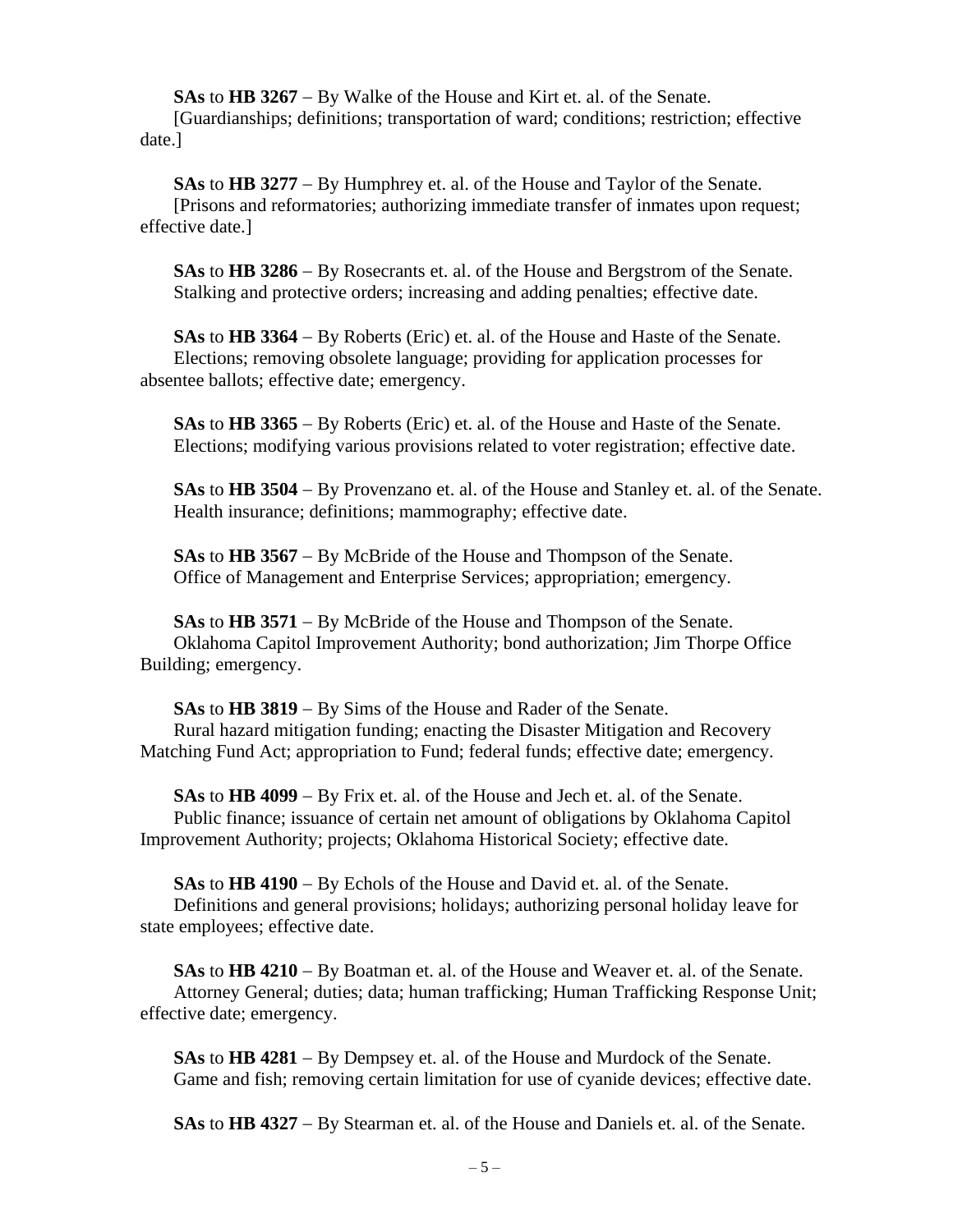Abortion; prohibiting performance of abortion except under certain conditions; requiring test to meet specified criteria; physician records; civil action; prohibiting certain transfer of venue; emergency.

**SAs** to **HB 4354** − By Hill et. al. of the House and Kidd of the Senate.

Economic development; creating the Research and Development Attraction Act; Oklahoma Center for the Advancement of Science and Technology; funds; effective date.

## **THIRD READING**

**HB 1055** − By Randleman of the House and Stephens of the Senate. Definitions and general provisions; designating the Colonial Spanish Mustang/Heritage Horse of Oklahoma as the state horse; codification; effective date.

**HB 1888** − By Williams et. al. of the House and Bullard of the Senate. State government; prohibiting certain entities from conducting gender or sexual diversity training or counseling; effective date.

## **GENERAL ORDER**

**HB 1005** − By Bush et. al. of the House and Montgomery of the Senate. Public health; Uniform Controlled Dangerous Substances Act; harm-reduction services; codification; emergency.

**HB 1011** − By Phillips et. al.

Consumer protection; Digital Fair Repair Act; disclosure of information; effective date.

#### **HB 1020** − By Worthen.

Public lands; requiring notice to certain landowners when state school lands are recategorized; effective date.

**HB 1025** − By Worthen.

Criminal procedure; clarifying hearing procedures for returning property to lawful owners; effective date.

**HB 1048** − By Kerbs et. al.

Railroads; requiring certain railroads to have two crewmembers in control compartment of lead locomotive unit; making certain exceptions; effective date.

## **HB 1049** − By Kerbs et. al.

Motor vehicles; requiring the Department of Public Safety to provide internet services with adequate speed to motor license agents; effective date.

#### **HB 1056** − By Olsen et. al.

Crimes and punishments; prohibiting certain officials from restricting religious activities during a declared state of emergency; effective date.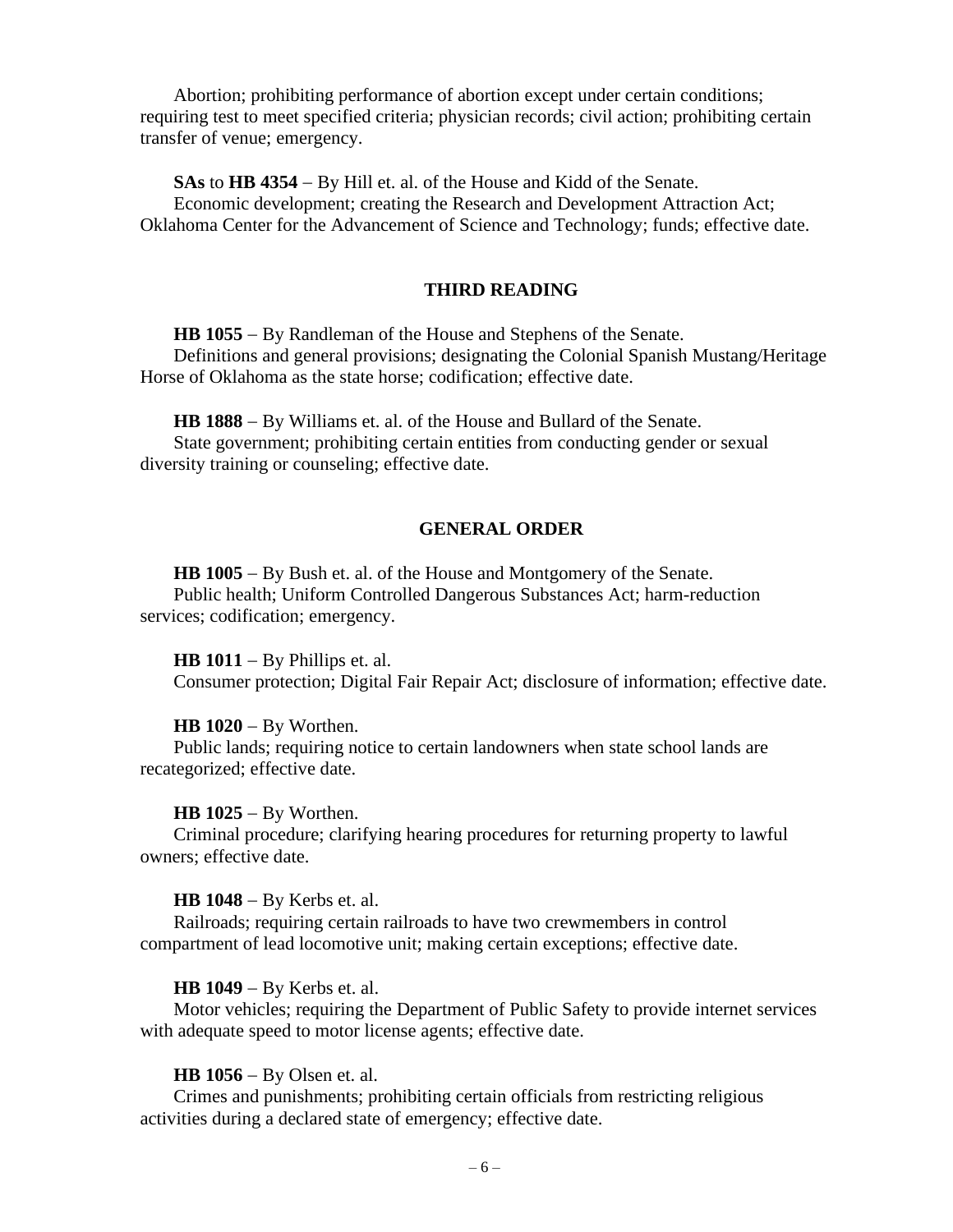**HB 1097** − By Strom of the House and Coleman of the Senate.

Alcoholic beverages; authorizing holders of multiple small brewer licenses to sell beer at multiple locations; effective date.

## **HB 1115** − By West (Rick) et. al.

Criminal procedure; authorizing use of certain chemical treatment for offenders who commit sexually violent offenses; codification; effective date.

#### **HB 1117** − By West (Rick).

State government; exempting certain individuals from state park entrance fees; effective date.

#### **CS** for **HB 1126** − By Phillips.

Technology; requiring employers provide written notice to employees of electronic mail monitoring; requiring certain categories of monitoring be disclosed; effective date.

#### **CS** for **HB 1128** − By Phillips.

State government; office of Attorney General; domestic violence; providing certain exemptions; effective date.

#### **HB 1141** − By Fetgatter.

Environment and natural resources; allowing a county or municipality to create a landfill utilization district; effective date.

#### **HB 1142** − By Fetgatter.

Agriculture; creating the Oklahoma Industrial Hemp Remediation Program; effective date.

#### **CS** for **HB 1229** − By Smith of the House and McCortney of the Senate.

Professions and occupations; Funeral Services Licensing Act; definition; exception; effective date.

**HB 1238** − By McCall. United States; creating the Federal Relations Act of 2021; effective date.

## **HB 1239** − By McCall.

United States; creating the Federal Relations Act of 2021; effective date.

**CS** for **HB 1551** − By McDugle of the House and Jett of the Senate.

Prisons and reformatories; directing the Pardon and Parole Board to establish a Conviction Integrity Review Unit; effective date.

**HB 1564** − By Gann et. al. of the House and Stephens et. al. of the Senate. Landlord and tenant; delinquent rent; prohibiting discretion to extend terms of tenancy; authorizing late payment fee; providing for enforcement of act; effective date.

**HB 1580** − By Dollens et. al.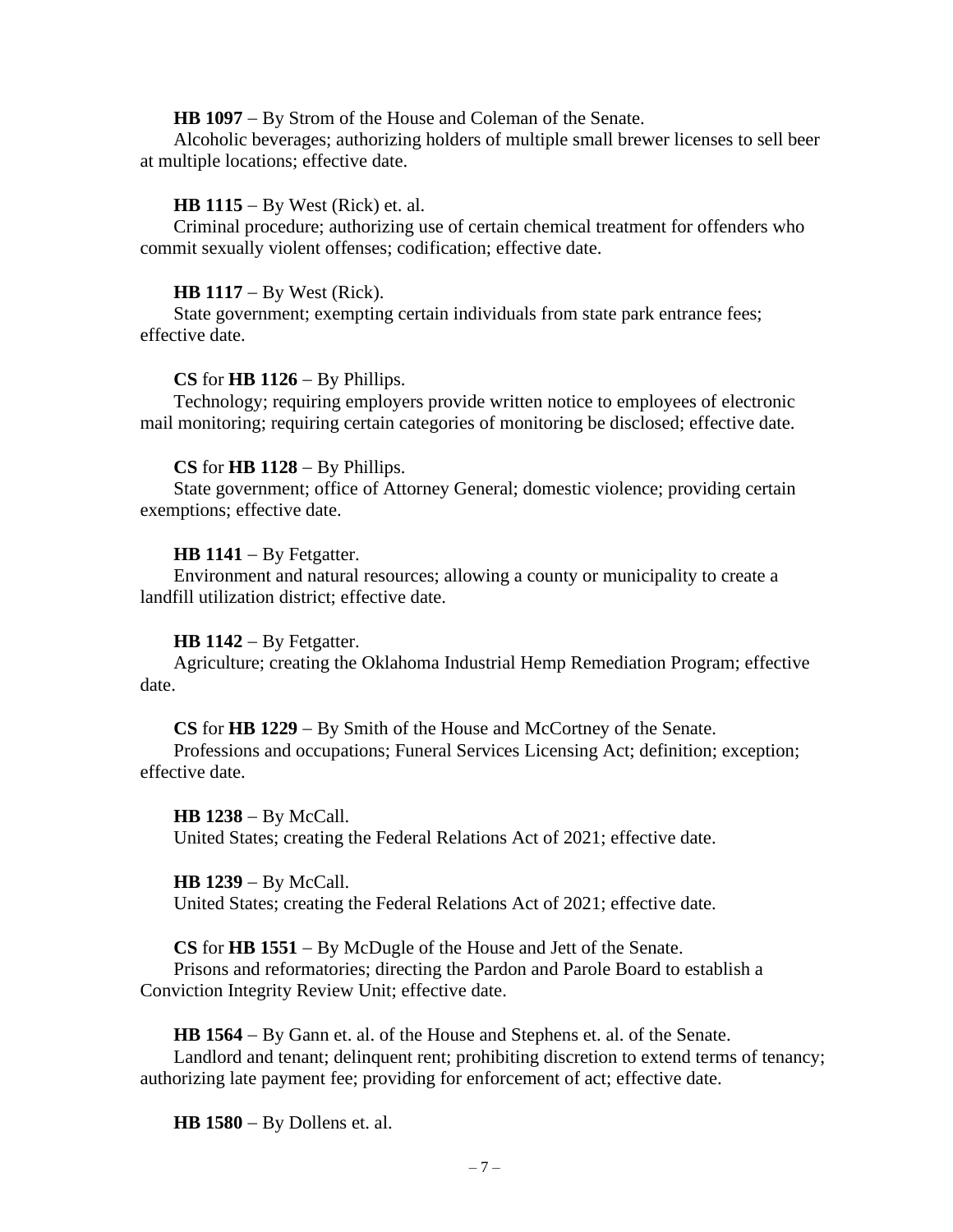Animals; prohibiting persons from chaining or tethering a dog under certain circumstances; effective date.

**HB 1605** − By Walke.

Probate; venue priority; effective date; emergency.

**HB 1619** − By Bennett.

Landlord and tenant; delinquent rent; rental agreement termination; timing requirements; effective date.

**HB 1627** − By Mize of the House and Montgomery of the Senate.

Consumer protection; Online Marketplace Consumer Protection Act; Attorney General; effective date.

**CS** for **HB 1636** − By Phillips.

Alcoholic beverages; mixed beverage, beer and wine, caterer, public or special event licensee; audit; effective date.

**HB 1637** − By Randleman et. al. of the House and Quinn of the Senate. Mental Health; Department of Mental Health and Substance Abuse Services; authority; requirement; definition; effective date.

**HB 1660** − By West (Kevin) et. al. of the House and Quinn of the Senate. Daylight saving time; exempting Oklahoma from the federal daylight saving time provision; effective date.

**HB 1706** − By Talley et. al. of the House and Leewright of the Senate. Transportation; stating legislative intent; requiring the Department of Transportation sign and send application requesting Historic Route 66 be declared a U.S. Bicycle Route by certain date; effective date.

**HB 1754** − By Hardin (David) of the House and Weaver of the Senate. Crimes and punishments; increasing penalties; effective date.

**CS** for **HB 1757** − By Ranson of the House and Dugger of the Senate. Criminal procedure; authorizing the arrest of persons under certain circumstances; effective date.

**HB 1787** − By Pae of the House and Coleman of the Senate.

State government; providing for rates of compensation for on-call state employees; repealer; effective date.

**CS** for **HB 1790** − By Pae of the House and Brooks of the Senate.

Public health and safety; creating the Kasey Alert Act; Department of Public Safety; Commissioner of Public Safety; law enforcement; effective date.

**CS** for **HB 1798** − By Miller.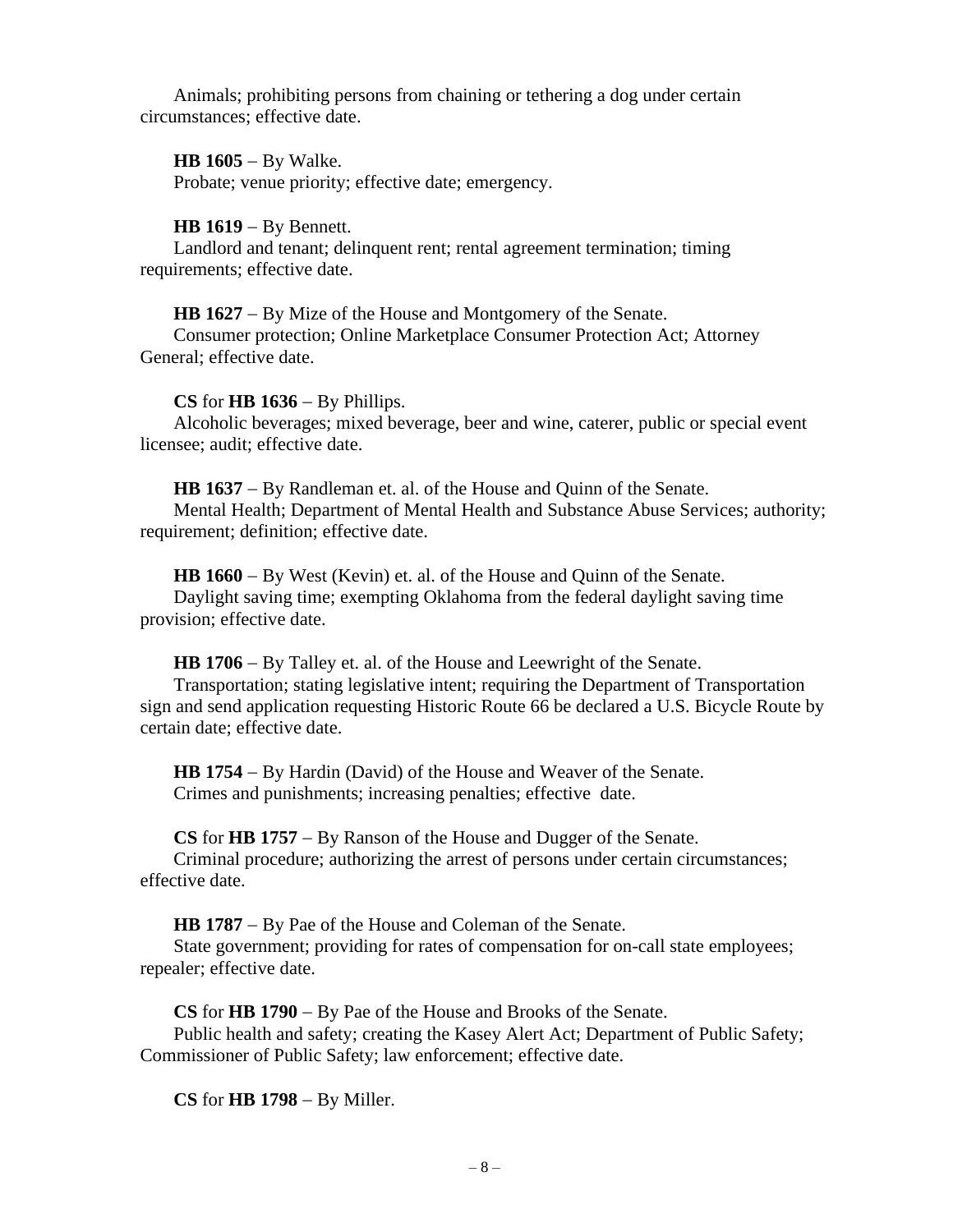Consumer protection; Network Company Services Act; Attorney General; consumer information; effective date.

**CS** for **HB 1833** − By McBride of the House and Daniels of the Senate. Nuisance; oil and gas activities; damages; effective date.

**HB 1835** − By Waldron. Professions; occupations; disciplinary action; effective date.

#### **HB 1843** − By Fugate et. al.

Elections; authorizing absentee voter to cast provisional ballot; providing exceptions; effective date.

#### **CS** for **HB 1845** − By Fugate.

Motor vehicles; requiring lamp usage during conditions of inclement weather; effective date.

#### **HB 1898** − By Roberts (Sean).

Firearms; deleting named act and adding statutory references; codification; effective date.

#### **HB 1908** − By Fetgatter.

Revenue and taxation; medical marijuana taxation; State Department of Health; Oklahoma Tax Commission; contract; tax collection; fee; effective date; emergency.

#### **HB 1909** − By Fetgatter.

Revenue and taxation; Oklahoma adjusted gross income and taxable income; business license; Section 280E of Internal Revenue Code; effective date.

## **CS** for **HB 1919** − By Blancett.

Schools; mandating counseling and guidance services for students; setting minimum ratio of students to certified school counselors; effective date.

#### **CS** for **HB 1920** − By Martinez.

Beer industry requirements; regulation of agreements; prohibiting certain actions; effective date.

#### **CS** for **HB 1921** − By Martinez et. al.

State government; designation of quarters and space to state departments; limitations to certain relocations; emergency.

## **CS** for **HB 1922** − By Martinez.

Alcoholic beverages; modifying requirements for certain wine shipment reports; effective date.

**CS** for **HB 1927** − By Martinez et. al. of the House and Pugh of the Senate.

[Revenue and taxation; tax credit; parents of children enrolled in public school; effective date.]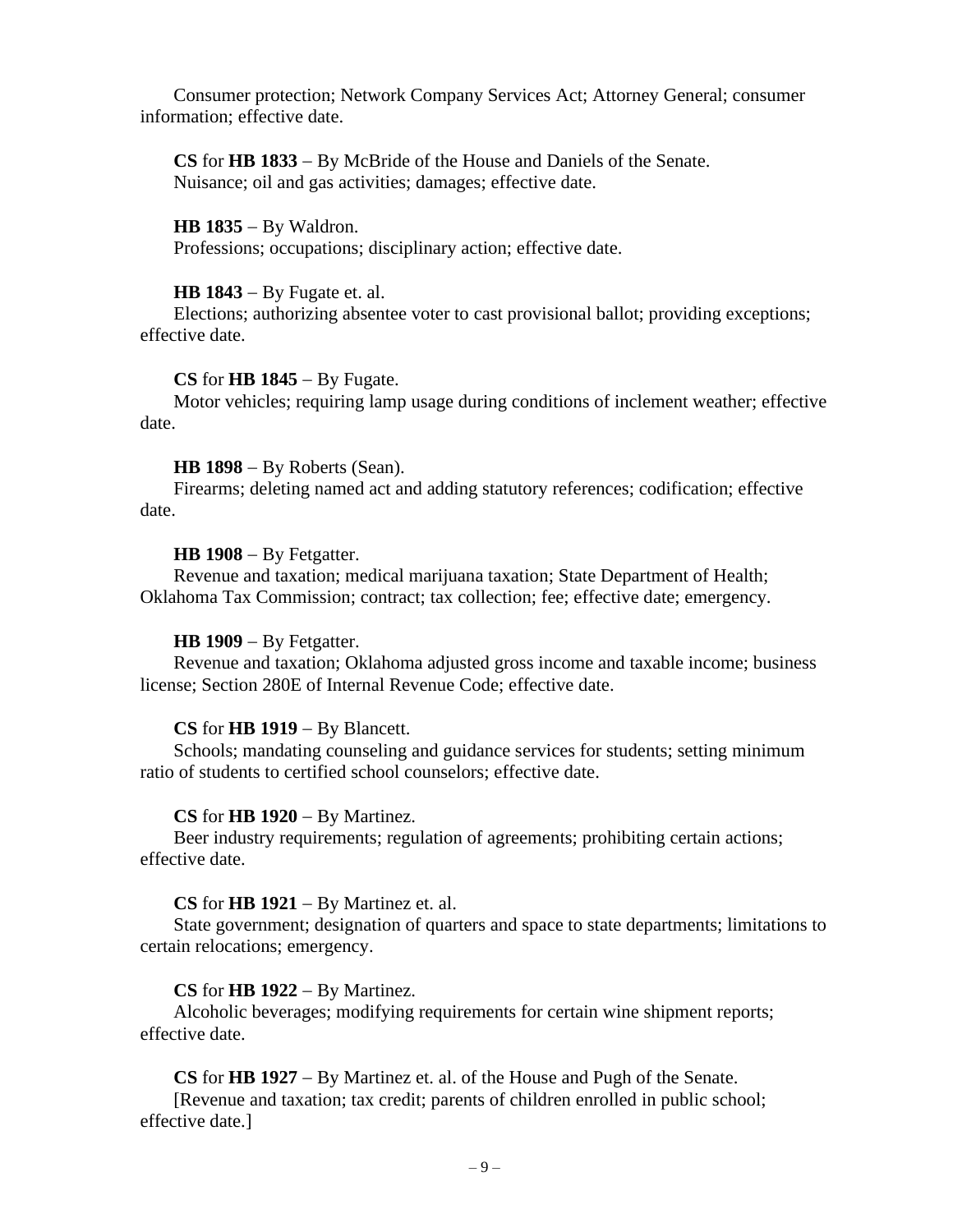# **CS** for **HB 1942** − By Smith et. al. of the House and Bullard of the Senate.

Public health and safety; requiring the dispatch of certain calls to volunteer fire departments; effective date.

## **CS** for **HB 1981** − By Lepak.

Professions and occupations; creating the Universal State and Military Equivalence Licensing Recognition Act; effective date.

#### **CS** for **HB 1989** − By Caldwell (Trey).

Agriculture; seed labels; requiring genetically engineered cotton seed labels contain certain information; minimum warm germination percentage; effective date.

**CS** for **HB 2036** − By Ford of the House and Bergstrom of the Senate. Public health; vapor products and reporting; compliance deadlines; emergency.

## **HB 2076** − By McCall.

State government; prohibiting awarding of state contracts to certain entities; effective date.

## **HB 2092** − By Sims.

Counties and county officers; creating the Oklahoma Natural Disaster Mitigation and Recovery Act; effective date; emergency.

## **CS** for **HB 2126** − By McEntire.

Alcoholic beverages; creating the grocery and convenience store spiritis license; effective date.

**CS** for **HB 2135** − By McEntire of the House and Thompson of the Senate.

Alcoholic beverages; business interests and acts prohibited for manufacturers; effective date.

## **CS** for **HB 2164** − By Roe of the House and Pemberton of the Senate.

[Professions and occupations; use of professional designations; modifying definition of doctor to include certain persons; effective date.]

**HB 2215** − By McDugle of the House and Weaver of the Senate. Crimes and punishments; expanding scope of prohibited acts; effective date.

**HB 2218** − By McDugle of the House and Jett of the Senate.

Public health and safety; Catastrophic Health Emergency Powers Act; prohibiting governmental entities from closing or limiting businesses; effective date.

**HB 2227** − By Moore of the House and Garvin of the Senate.

Public finance; authorizing certain entities to initiate and conduct bankruptcy proceedings; effective date.

**HB 2244** − By May.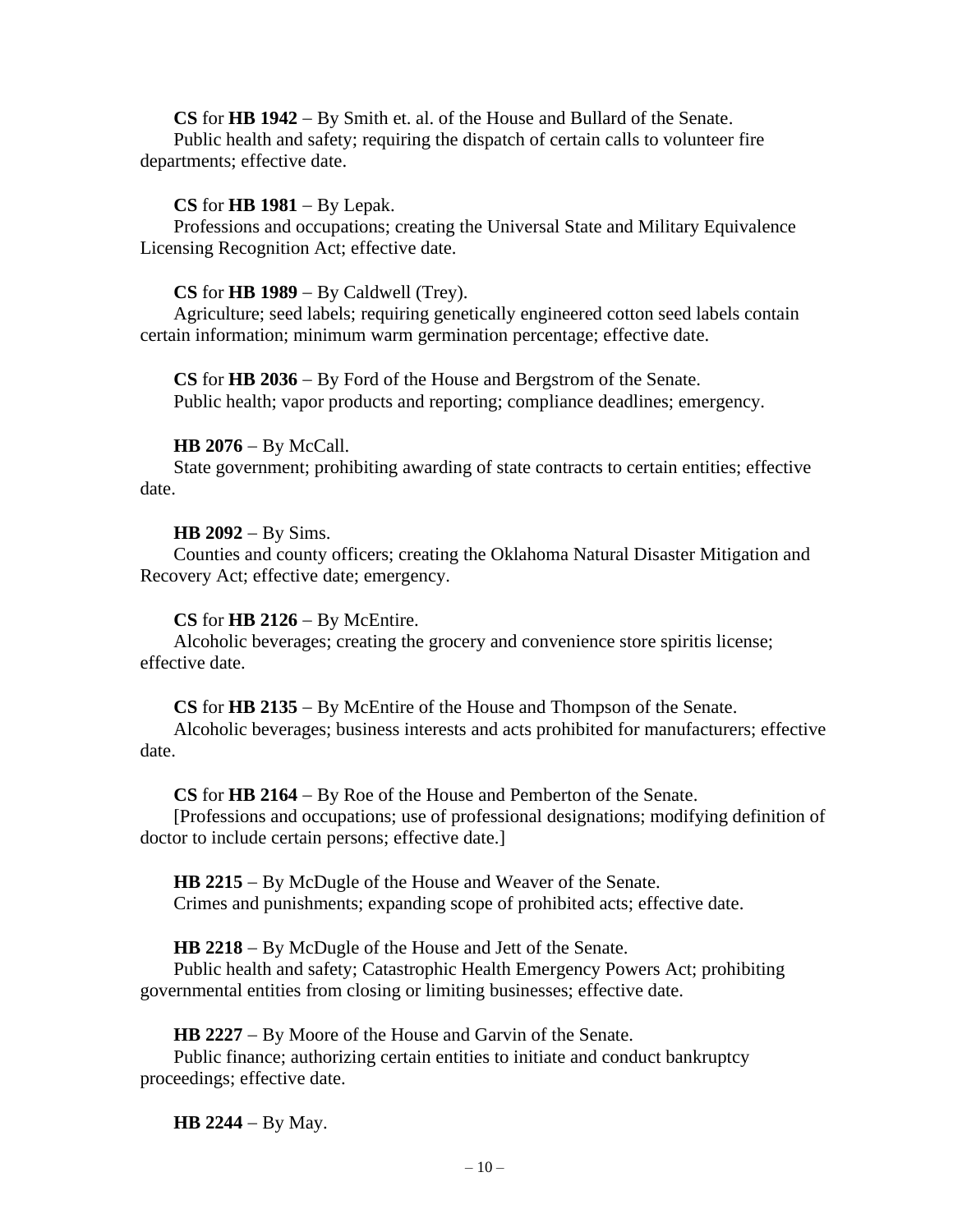Medical marijuana; modifying scope of certain definition; effective date.

**HB 2273** − By West (Josh).

Law enforcement officers; making certain acts unlawful; codification; effective date.

# **HB 2276** − By West (Josh) of the House and Thompson of the Senate.

Workers' compensation; mental illness or injury; volunteer firefighters group insurance; effective date.

# **HB 2314** − By Lawson.

Community-based services; definitions; community services worker registry; investigation; notification; procedure; effective date.

# **HB 2332** − By Williams et. al.

Prisons and reformatories; eliminating certain duty of the State Board of Corrections; effective date.

# **CS** for **HB 2361** − By Burns.

Criminal procedure; modifying causes for removal of officers; effective date.

# **HB 2385** − By Sterling of the House and Jett of the Senate.

Motor vehicles; providing civil immunity for removing animal from motor vehicle using forcible entry; effective date.

# **CS** for **HB 2389** − By Boles et. al. of the House and Paxton of the Senate. Revenue and taxation; gross production; apportionment; cities and towns; County Bridge and Road Improvement Fund; effective date; emergency.

# **CS** for **HB 2446** − By Munson.

Children; Office of Juvenile Affairs; responsibility; Division Directors; effective date.

# **HB 2505** − By Kannady of the House and Weaver of the Senate.

Criminal procedure; directing courts to conduct evidentiary hearing for certain criminal matters; codification; effective date.

# **CS** for **HB 2525** − By Bashore.

Landlord and tenant; delinquent rent; late charges within certain percentage of monthly rent not be a penalty; effective date.

# **HB 2532** − By Cornwell et. al.

State government; Criminal Justice Coordinating Commission; membership; duties; study; recommendations; effective date.

# **CS** for **HB 2533** − By Humphrey.

Workers' compensation; death benefits; law enforcement officers; COVID-19 death; emergency.

# **HB 2547** − By Stinson.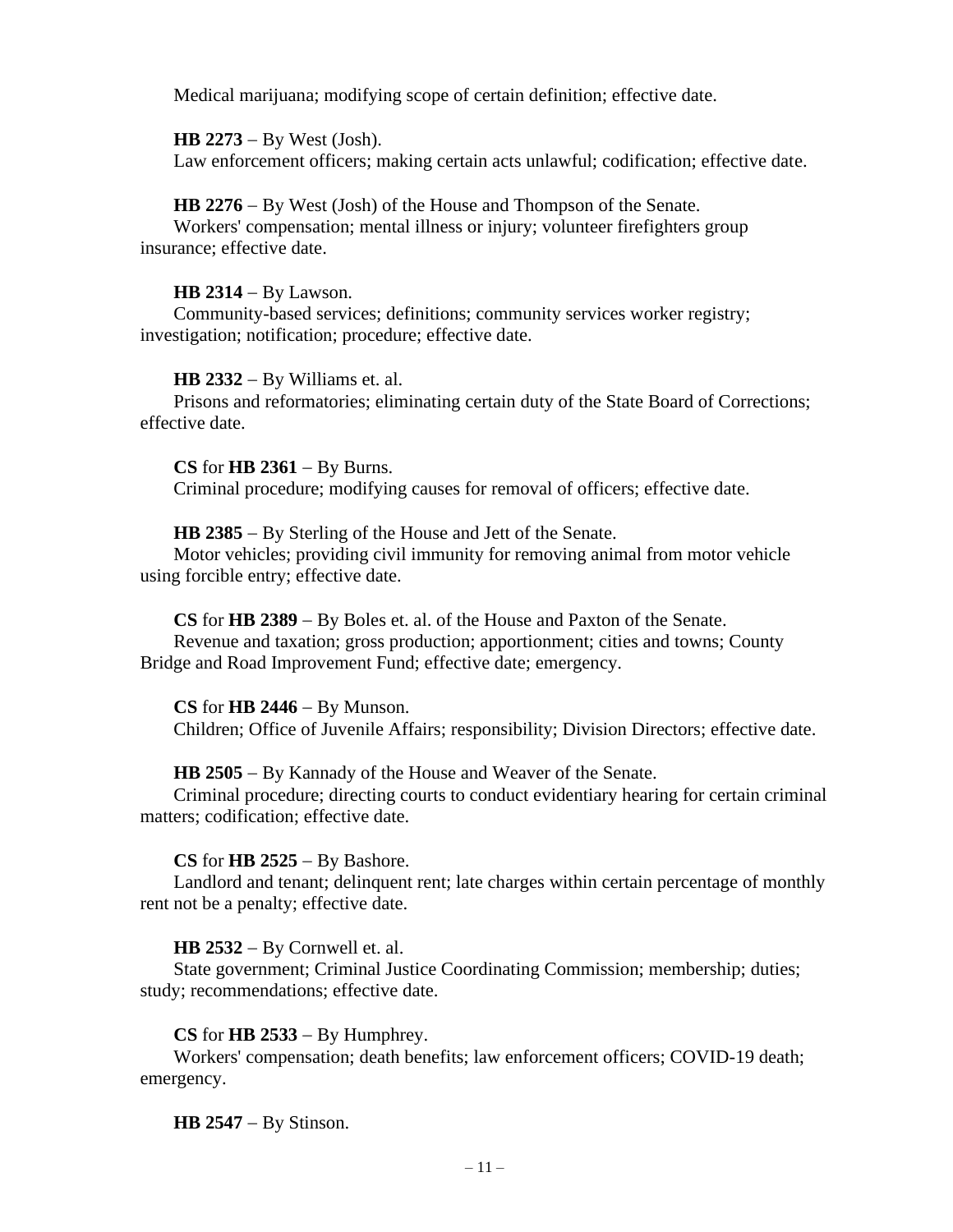Schools; requiring media timeouts at high school sporting events which are being broadcast; effective date.

## **CS** for **HB 2600** − By Roberts (Sean).

Counties and county officers; confidential communications with legal counsel; conflict of interest; district attorney; representation; emergency.

#### **CS** for **HB 2601** − By Roberts (Sean).

Public trusts; appointment by board of county commissioners; method of selection; appointment restrictions; emergency.

**HB 2647** − By Echols of the House and Garvin of the Senate. Crimes and punishments; increasing age limitation; effective date.

**HB 2653** − By Echols.

Motor vehicles; modifying offenses requiring mandatory revocation; effective date.

#### **CS** for **HB 2659** − By Echols.

Medical marijuana; patient and caregiver licenses; authorizing possession of topical marijuana; effective date.

#### **CS** for **HB 2660** − By Echols.

Medical marijuana; processor licensing requirements; modifying test batch requirements for licensed medical marijuana commercial growers and processors; effective date.

**CS** for **HB 2673** − By Echols of the House and Treat et. al. of the Senate.

Schools; student transfers; reallocating State Aid for certain transfer students; transfer allowance; private schools; effective date.

## **CS** for **HB 2681** − By Marti.

Insurance; Insurance Commissioner qualifications; eliminating financial interest prohibition; effective date.

## **HB 2688** − By Hasenbeck.

Animals; repealing annual report requirements related to the Commercial Pet Breeders and Animal Shelter Licensing Act; effective date.

## **CS** for **HB 2701** − By Hasenbeck.

[Revenue and taxation; creating the Education Investment for Oklahoma Act; modifying the Equal Opportunity Education Scholarship Act; effective date.]

**HB 2730** − By Pittman of the House and Montgomery of the Senate.

Health; maternal and infant mortality; hospitals and birthing centers; implicit bias training; health care professionals; State Department of Health; effective date.

**HB 2733** − By Pittman.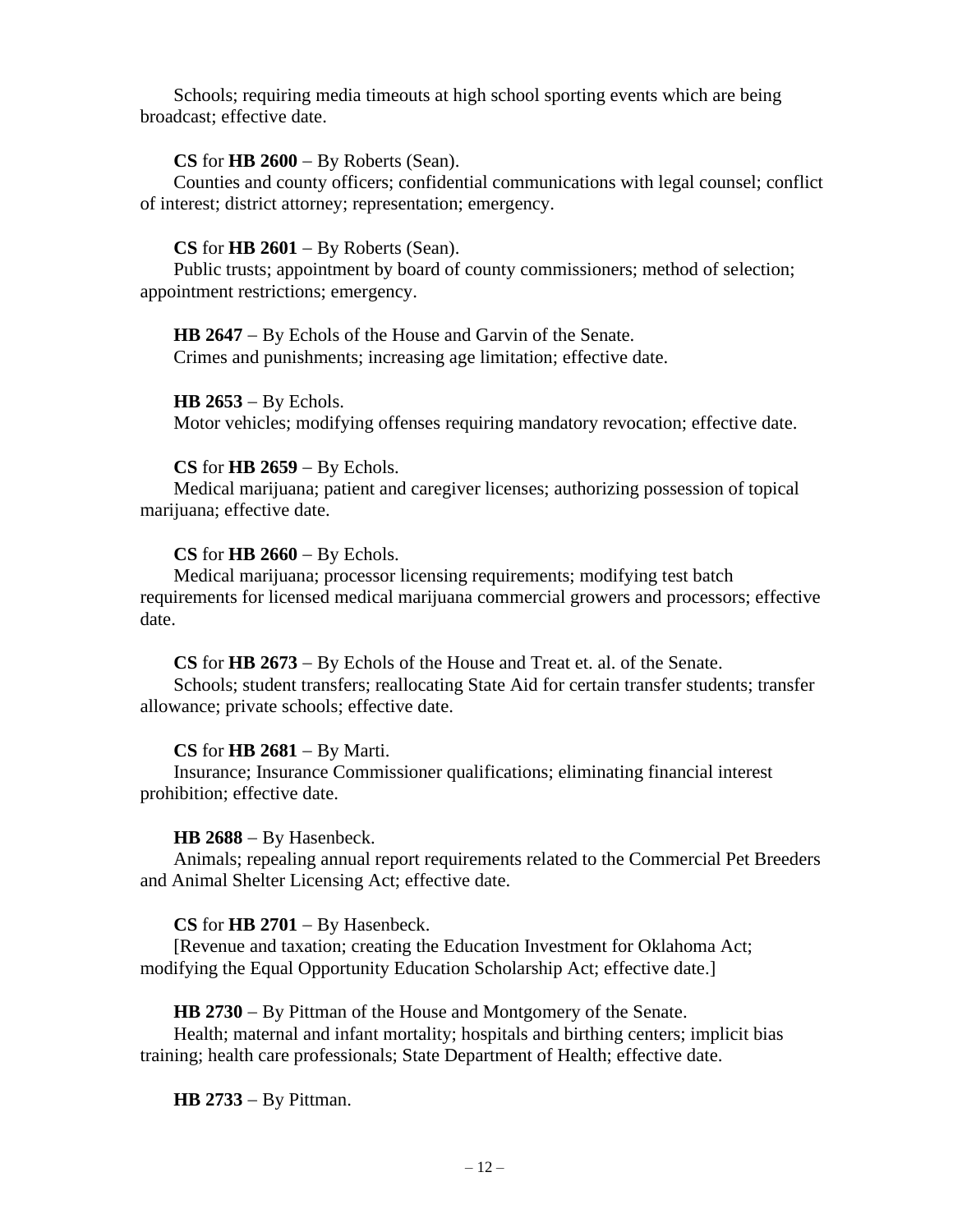Indigenous persons; Ida's Law; Office of Liaison for Missing and Murdered Indigenous Persons; requirements; effective date.

## **HB 2742** − By Ford.

Motor vehicles; child passenger restraint systems; modifying age requirements for use of certain restraint systems; effective date.

**HB 2875** − By Wallace of the House and Taylor of the Senate.

[Revenue and taxation; Motor Vehicle Tax Equity Act of 2021; public highway electric vehicles; sales tax; use tax; vehicle excise tax; exemptions; in lieu treatment; definitions; effective date; emergency.]

**CS** for **HB 2876** − By Wallace et. al. of the House and Floyd of the Senate. Revenue and taxation; Vapor Products Tax Code; e-liquids; excise tax; Vapor Products Regulation Revolving Fund; effective date.

**HB 2878** − By Wallace of the House and Thompson of the Senate. State government; subdivision audits; definition of audit; effective date.

## **HB 2973** − By Olsen et. al.

Counseling; mental health; Parental and Family Rights in Counseling Protection Act; emergency.

## **HB 2994** − By Gann.

Sunset; Board of Tests for Alcohol and Drug Influence; re-creating Board; modifying termination date.

## **HB 2995** − By Gann.

Sunset; Oklahoma State Board of Examiners for Long-Term Care; re-creating Board; modifying termination date.

## **HB 2997** − By Gann.

Sunset; Oversight Committee for State Employee Charitable Contributions; re-creating Committee; modifying termination date.

## **HB 3000** − By Gann.

Sunset; Archives and Records Commission; re-creating Commission; modifying termination date; emergency.

**HB 3008** − By Luttrell et. al. of the House and Coleman of the Senate.

[Amusements and sports; state-tribal gaming; exception; model tribal gaming compact supplement; sports pools; term; fees; procedures; payment; conduct; participation; apportionment; effective date.]

**CS** for **HB 3023** − By Hasenbeck. Dental insurance claims; definitions; requirements; effective date.

**HB 3025** − By Worthen.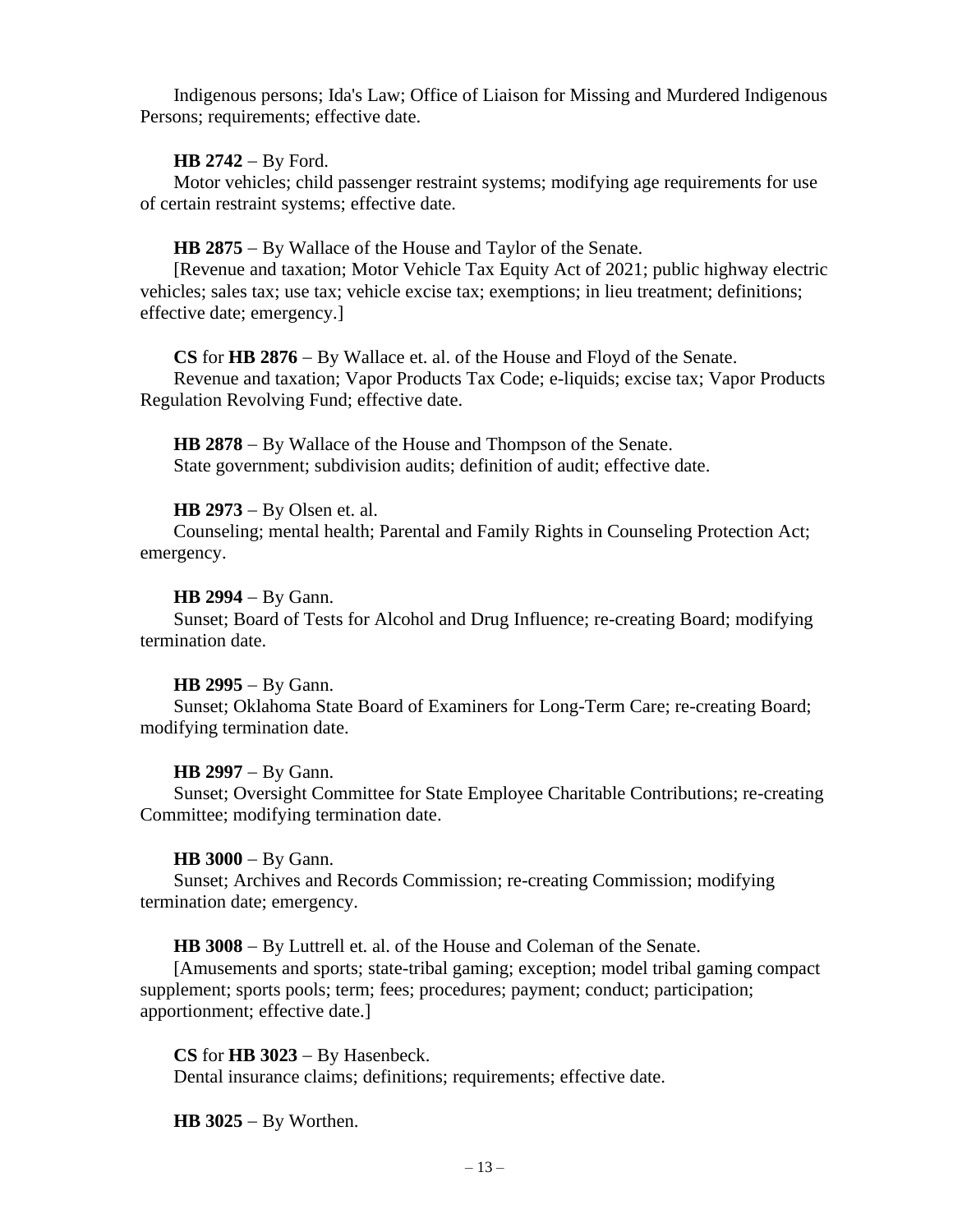Fees; court clerks; payment; loose coins; effective date.

**HB 3067** − By Manger.

Public finance; state agency information technology systems; Oklahoma State Bureau of Investigation; exemption; effective date; emergency.

**HB 3077** − By Smith. Animals; trespassing dog; camera; damages; effective date.

**HB 3104** − By Steagall et. al. of the House and Bullard of the Senate. Firearms; clarifying preemption provision and certain mandate; effective date.

**HB 3209** − By Nichols et. al.

Cities and towns; Municipal Code Lien Enforcement Act of 2022; municipal code violations; municipal lien foreclosures; effective date.

**HB 3222** − By Roberts (Dustin) of the House and Kidd of the Senate. Contracts; third-party delivery; restaurants; fine; right of action; effective date.

**HB 3224** − By Roberts (Dustin). Public health; newborn screening specimen; reporting; effective date.

**HB 3238** − By Gann et. al.

Landlord and tenant; limiting court discretion; immediate possession; effective date; emergency.

**CS** for **HB 3246** − By Randleman et. al.

Professions and occupations; Board of Chiropractic Examiners; articles of natural origin; effective date.

**CS** for **HB 3275** − By Mize.

Insurance; Market Assistance Association; insurer; member; homeowners' liability; vacancies; annual statement; effective date.

**CS** for **HB 3276** − By Humphrey of the House and Weaver of the Senate.

Qualified immunity; prohibiting employees from being liable for monetary damages under certain circumstances; effective date.

**HB 3283** − By Humphrey. Crimes and punishments; reducing penalties for certain lawful acts; effective date.

**HB 3301** − By Humphrey.

Prisons and reformatories; directing the Department of Corrections to provide minimum ratio of correctional officer staffing at facilities; codification; effective date.

**HB 3335** − By Fugate.

Driver licenses; allowing option to include blood type on license or identification card; effective date.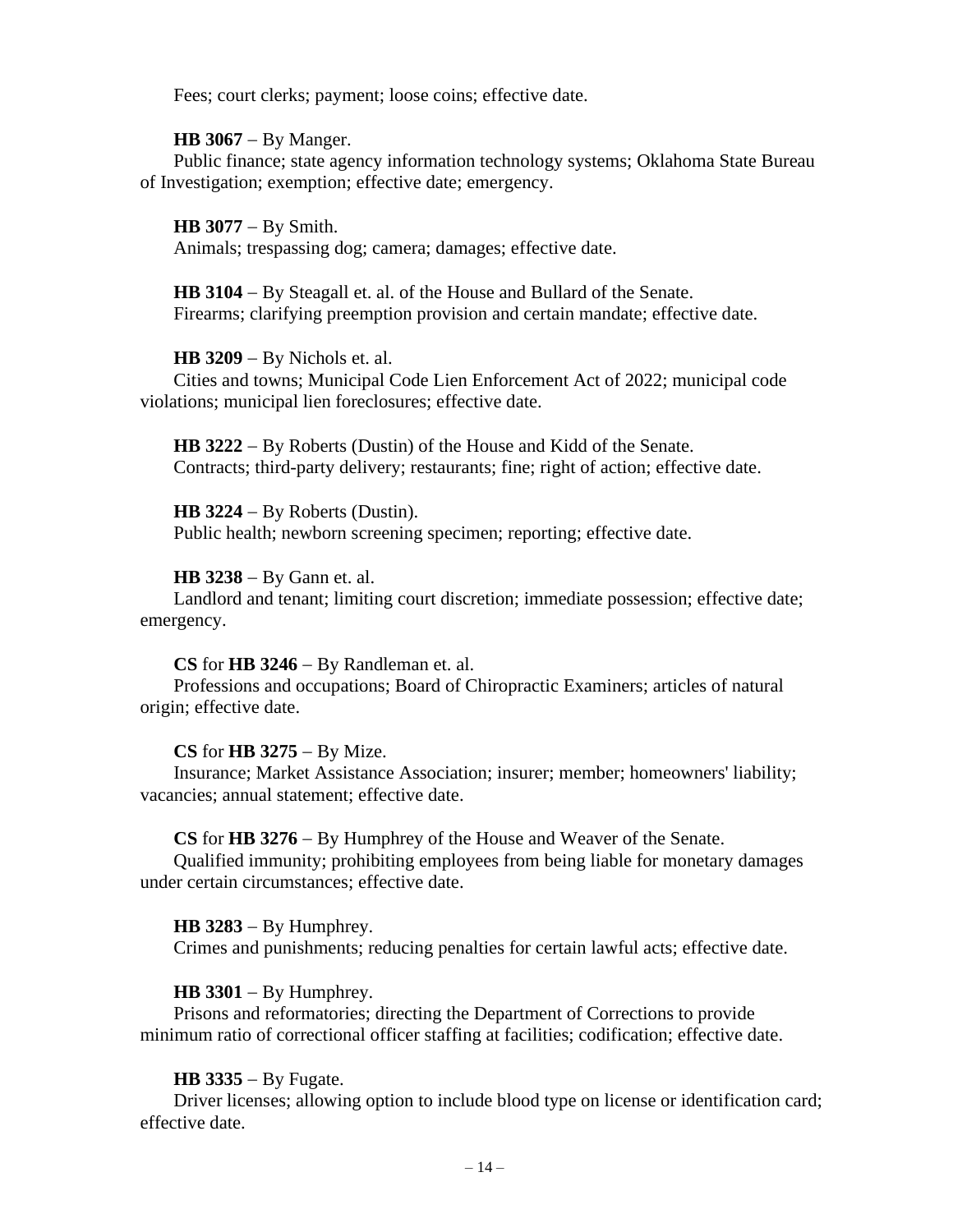#### **HB 3343** − By Worthen.

Power of attorney; Medical Uniform Durable Power of Attorney Act of 2022; health and medical durable powers; effective date; emergency.

#### **HB 3361** − By McCall.

Professions and occupations; Oklahoma Funeral Board; providing for quorum; effective date.

**HB 3372** − By West (Tammy) of the House and Weaver of the Senate.

State government; stating intent; requiring the Office of Management and Enterprise Services to promulgate rules regarding certain distribution of surplus vehicles; effective date.

**HB 3380** − By Stinson. Physical therapists; practice; eliminating time limits; effective date.

**HB 3384** − By Moore. Civil procedure; discovery; effective date.

#### **CS** for **HB 3406** − By Bush.

Civil procedure; statute of limitations; modifying when action must be brought; effective date.

**CS** for **HB 3410** − By Pae et. al. of the House and Garvin of the Senate. Children; Oklahoma Juvenile Code; definition; custody; child in need of supervision; effective date.

**CS** for **HB 3411** − By Pae et. al. of the House and Weaver of the Senate.

Crimes and punishments; allowing state agencies to bring certain forfeiture actions; effective date.

#### **CS** for **HB 3425** − By Kerbs.

Nursing homes; requirements for certain private methods of care; effective date.

#### **HB 3432** − By Kerbs et. al.

Agriculture; Oklahoma Department of Agriculture, Food, and Forestry; overseeing school lunch program; effective date.

**HB 3466** − By Grego of the House and Murdock of the Senate.

[Revenue and taxation; sales tax; agriculture; exemption; renewal; procedures; effective date.]

**CS** for **HB 3475** − By Grego of the House and Allen of the Senate.

Records; Oklahoma Open Records Act; procedures; requests; Oklahoma Open Meeting Act; exemptions; public trusts; effective date.

**HB 3491** − By Lepak et. al.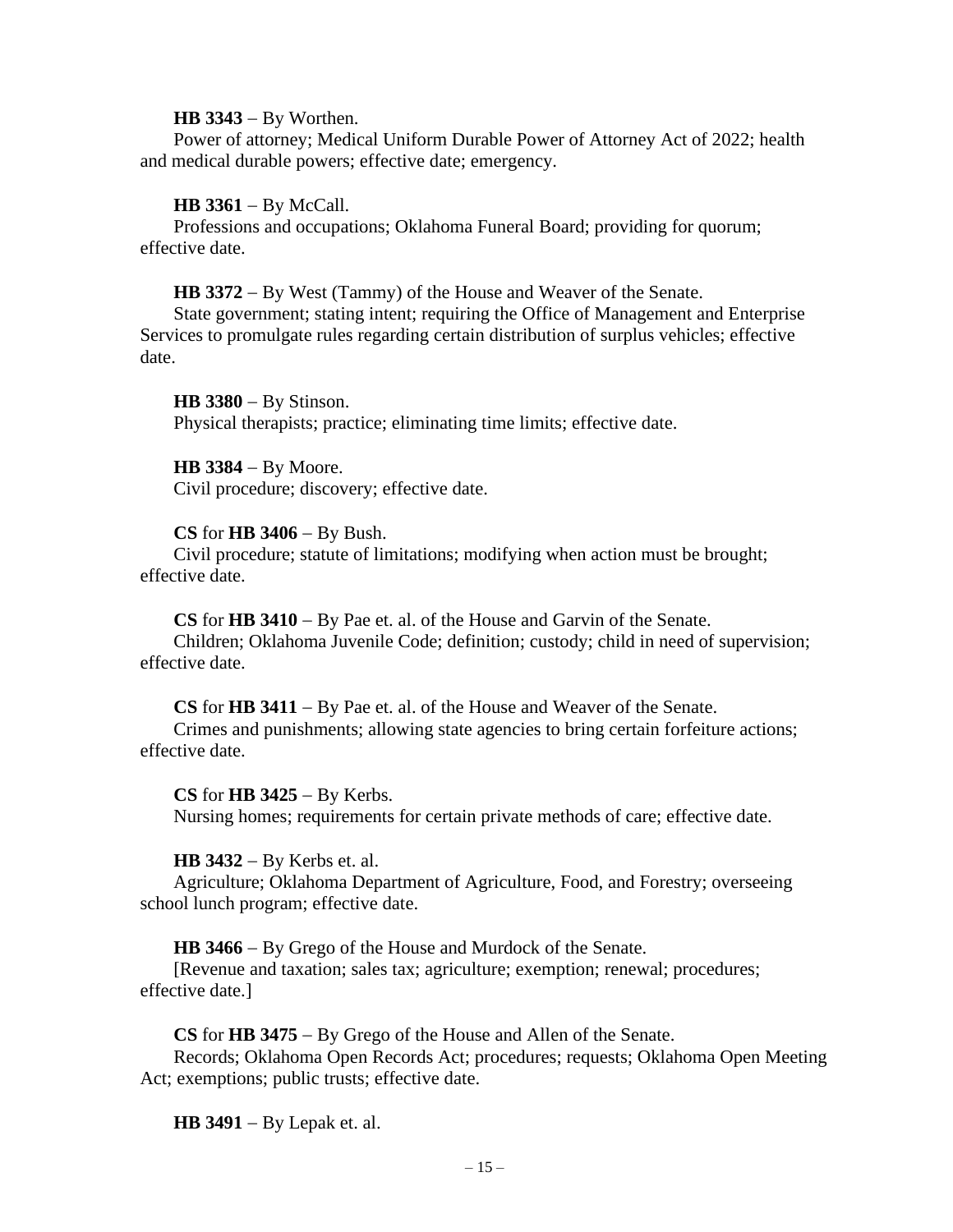Environment and natural resources; defining term; prohibiting certain programs that regulate greenhouse gas emissions without legislative approval; effective date.

## **CS** for **HB 3500** − By McEntire et. al.

Crimes and punishments; penalties for assault and better upon a school employee; effective date.

**CS** for **HB 3502** − By Hardin (David) of the House and Pemberton of the Senate. Schools; requiring compulsory school attendance for certain students who are eighteen; punishment for violations; emergency.

#### **HB 3509** − By Provenzano.

Pharmacists; COVID-19 vaccinations; requirements; effective date.

#### **HB 3510** − By Provenzano.

Definitions and general provisions; Freedom Flag; official Flag of Remembrance; September 11, 2001; effective date.

#### **CS** for **HB 3545** − By Caldwell (Chad).

Charter schools; creating the Statewide Charter School Board; effective dates; emergency.

#### **CS** for **HB 3677** − By Roberts (Sean).

Elections; voter registration; requiring verification of certain information; poll watchers; making certain acts unlawful; effective date.

**HB 3687** − By McDugle et. al. of the House and Daniels of the Senate.

[Revenue and taxation; tax credit; retired military; nonmilitary income; security clearance; effective date.]

## **CS** for **HB 3718** − By Roberts (Sean).

Law enforcement; sheriffs; federal law enforcement officials; arrests; emergency.

**HB 3732** − By West (Josh) of the House and Coleman of the Senate.

Alcoholic beverages; cocktails-to-go; modifying definitions and requirements; effective date.

**CS** for **HB 3741** − By Blancett. Medical licensure; continuing education requirements; effective date.

## **HB 3760** − By Johns et. al.

Oklahoma Police Pension and Retirement System; Oklahoma Police Deferred Option Plan; assumed rate of return; emergency.

**CS** for **HB 3810** − By Moore of the House and Weaver of the Senate. Courts; Justices and judges; confidential information; penalty; effective date.

**HB 3851** − By Boatman.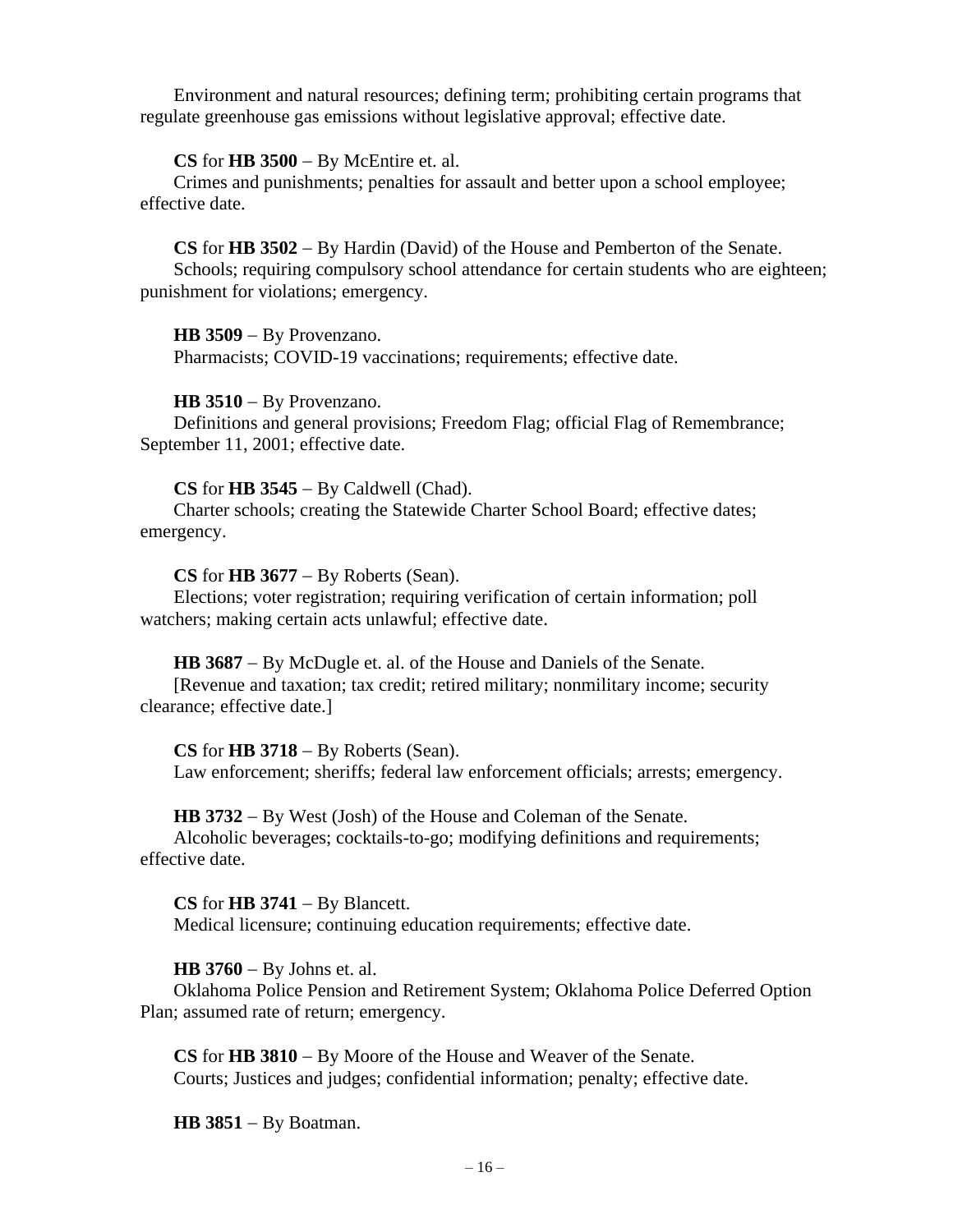Children; termination of parental rights; statutory references; district attorney; effective date.

**CS** for **HB 3856** − By Strom of the House and Coleman of the Senate.

Alcoholic beverages; creating the Task Force for the Study of Theft and Delivery and Consequential Youth Access of Alcohol Across Oklahoma; effective date; emergency.

**CS** for **HB 3859** − By Strom of the House and Coleman of the Senate.

Alcoholic beverages; providing that mixed beverage licensees may sell to-go drinks at a different price than on-premises drinks; effective date.

## **CS** for **HB 3878** − By Lepak.

Employers and employees; employer vaccination mandate exemptions; emergency.

**HB 3890** − By Townley of the House and Pederson of the Senate. Definitions and general provisions; official state book; Holy Bible; effective date.

## **CS** for **HB 3896** − By Hasenbeck.

School curriculum; subject matter standards; requiring certain subject matter standards to include a certain denotation; effective date.

## **CS** for **HB 3903** − By Pfeiffer et. al.

Prisons and reformatories; parole eligibility; clemency; emergency.

## **CS** for **HB 3906** − By Pfeiffer et. al.

County officers; sheriffs; district attorneys; chief law enforcement officer; effective date.

# **CS** for **HB 3907** − By Kannady.

Seized or forfeited property; directing the Attorney General to establish and maintain case tracking system and public website for seized and forfeited property; effective date.

# **CS** for **HB 3916** − By Roberts (Dustin) et. al.

Professions and occupations; Physician Assistant Act; modifying practice agreements; effective date.

# **CS** for **HB 3924** − By Pfeiffer.

Insurance; Patient's Right to Pharmacy Choice Act; compliance; prohibitions; pharmacy benefits managers; Insurance Commissioner; effective date; emergency.

# **HB 3936** − By Culver.

Amusements and sports; Oklahoma Horse Racing Act; definitions; rules; license; codification; effective date.

# **CS** for **HB 3941** − By Culver.

State government; legal representation of agencies or officials of the executive branch; allow contracts with law firms; fees; records; information submitted to the Attorney General; effective date.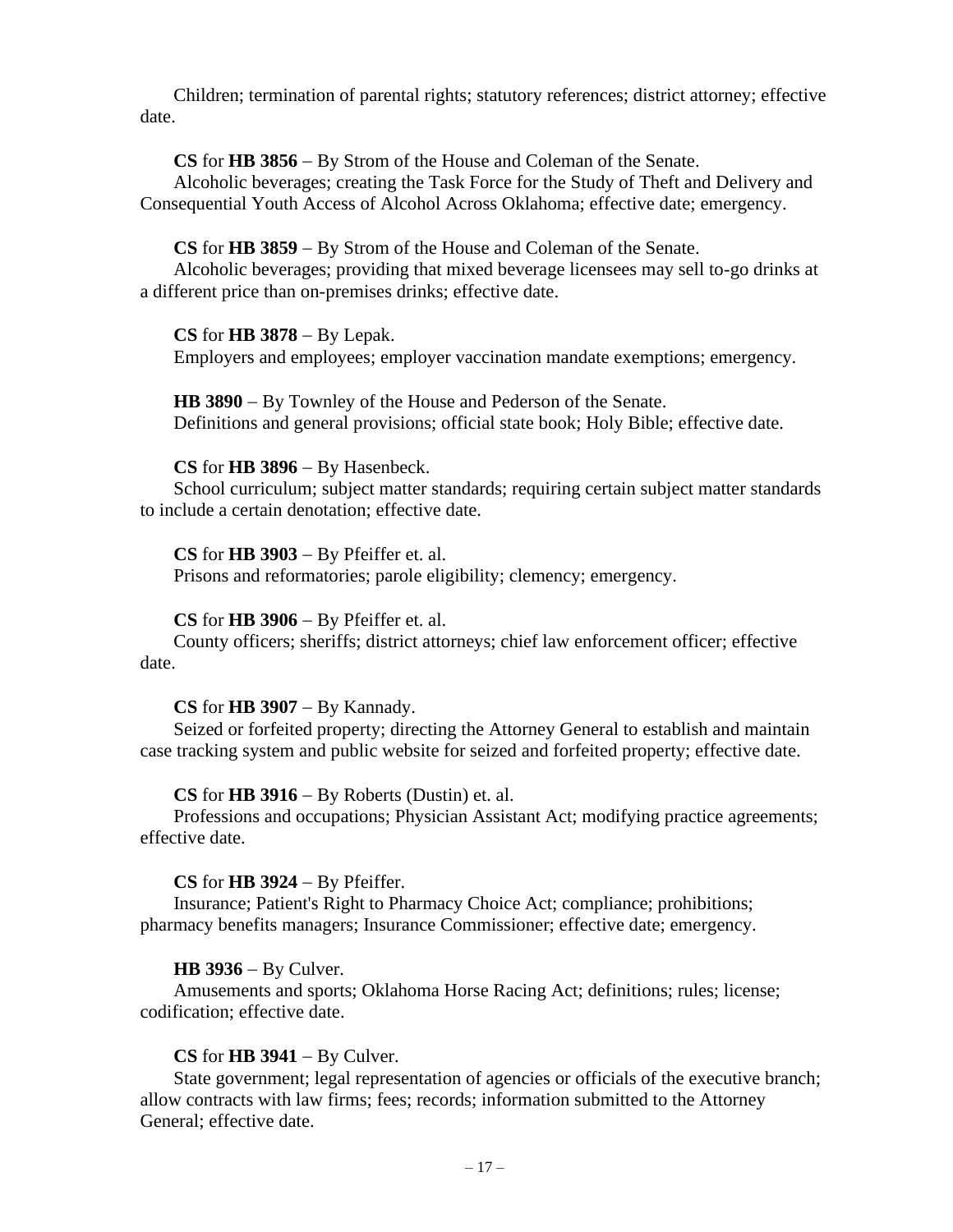#### **CS** for **HB 3955** − By Culver.

Cities and towns; arbitration; collective bargaining rights of sheriff's employees; procedure of fees and expenses; effective date.

#### **HB 3965** − By Burns.

Commercial auction and consignment dealers; creating the Oklahoma Commercial Auction and Consignment Dealers Act; effective date.

#### **CS** for **HB 3994** − By Dobrinski.

Motor vehicle dealers; license requirements; effective date.

#### **CS** for **HB 4013** − By Conley.

Crimes and punishments; modifying definition of obscene material; effective date.

#### **CS** for **HB 4015** − By Conley of the House and Bullard of the Senate.

Education; permitting certain complaints to be filed with the Attorney General's Office of Civil Rights Enforcement; effective date.

#### **HB 4017** − By Conley.

Prisons and reformatories; directing salary to be established by the Department of Corrections Correctional Teacher Pay Scale based on credentials and experience; effective date.

**HB 4053** − By Marti of the House and Coleman of the Senate. Alcoholic beverages; beer distributor; price posting; effective date.

## **HB 4096** − By Hasenbeck.

Public safety; designated license plates; effective date.

## **CS** for **HB 4121** − By Frix.

Public health and safety; death certificates; authorizing sheriff to sign medical certification; effective date.

#### **CS** for **HB 4138** − By Roberts (Sean).

Firearms; unlawful carry of firearms in certain places; scope of prohibitied act; exeption; concealed carry during State Fair; effective date.

## **HB 4155** − By Goodwin.

Children; guardianship; information; signature; effective date.

## **HB 4276** − By Sneed.

Insurance; motor vehicle liability policies; minimum insurance coverage; effective date.

## **CS** for **HB 4330** − By Sneed et. al.

[Professions and occupations; registered nurse programs; adding program; effective date.]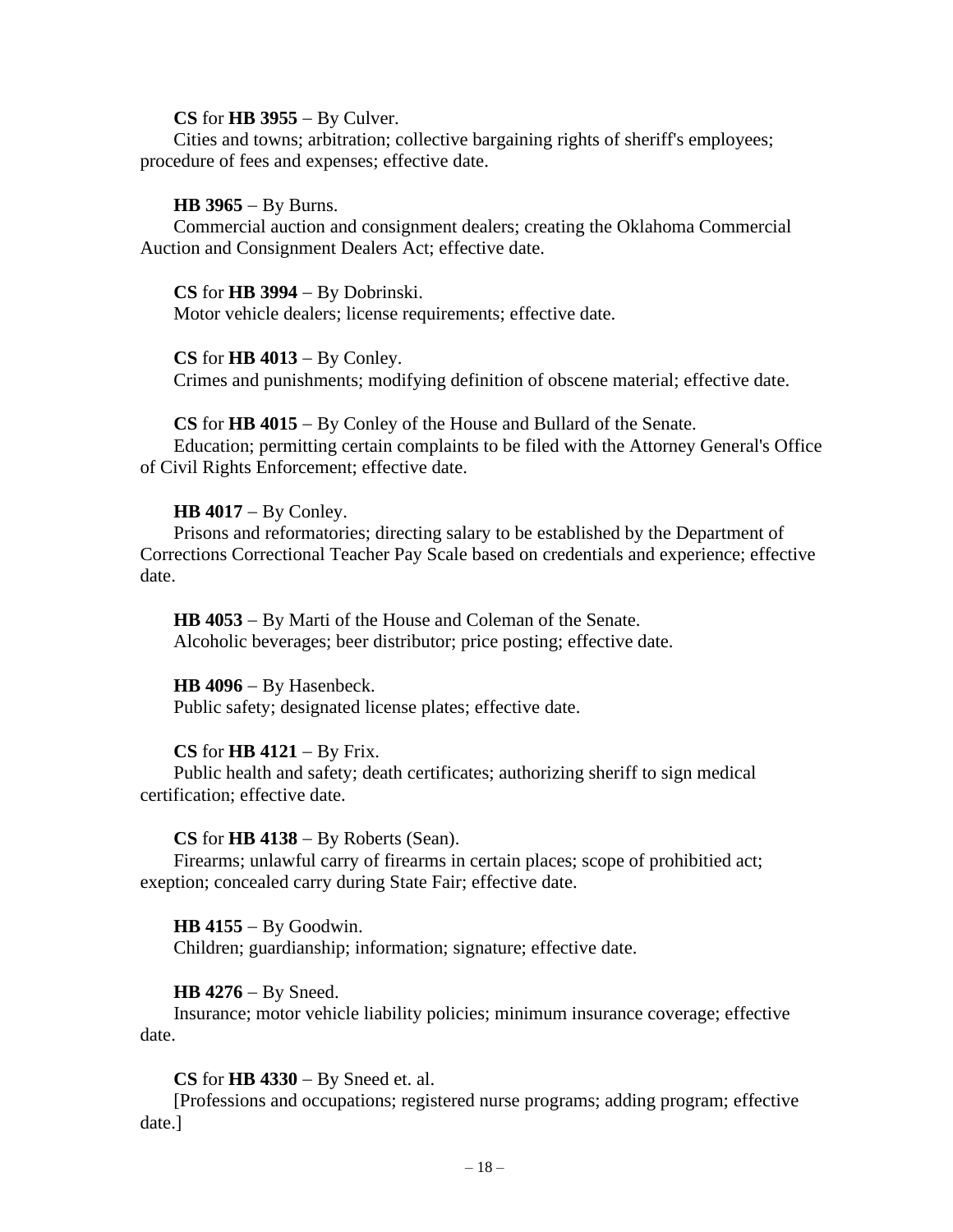## **CS** for **HB 4351** − By Hill.

Consumer Credit Code; surcharges; effective date.

## **CS** for **HB 4357** − By Hill.

Occupational licensing; creating the Provisional License for Ex-Offenders Act; effective date.

# **HB 4372** − By Ford.

Motor vehicles; modifying requirements for certain plate; creating the Antique Vehicles License Plate; effective date.

## **CS** for **HB 4395** − By Pittman.

Prisoner reentry; creating the Prisoner Reentry Pilot Program for certain inmates; effective date.

**CS** for **HB 4403** − By Pittman. Agriculture; creating the Urban and Community Forestry Act; effective date.

**CS** for **HB 4450** − By Wallace et. al. of the House and Thompson et. al. of the Senate.

Health care workforce development; creating the Health Care Workforce Development and Finance Act of 2022; creating the Health Care Workforce Development Revolving Fund; emergency.

# **CS** for **HJR 1004** − By Fetgatter.

Constitutional amendment; requiring certain vote of people to pass constitutional amendments; ballot title.

# **CS** for **HJR 1029** − By Nichols.

Constitutional amendment; authorizing an economically disadvantaged levy for certain school districts; ballot title; filing.

# **HJR 1031** − By Caldwell (Chad) of the House and Daniels of the Senate.

Constitutional amendment; providing for the consideration of votes when determining results of certain elections; ballot title.

# **HJR 1033** − By Caldwell (Chad).

Constitutional amendment; requiring schools to spend certain percentage of budget on instructional expenditures; ballot title; filing.

# **HJR 1037** − By Echols.

Oklahoma Constitution; ad valorem taxation; homesteads; age 65 or older; fair cash value; ballot title; filing.

# **HJR 1038** − By Caldwell (Chad) et. al.

Oklahoma Constitution; expenditure increases; state government; initiative petitions; referenda; required ballot title; ballot title; filing.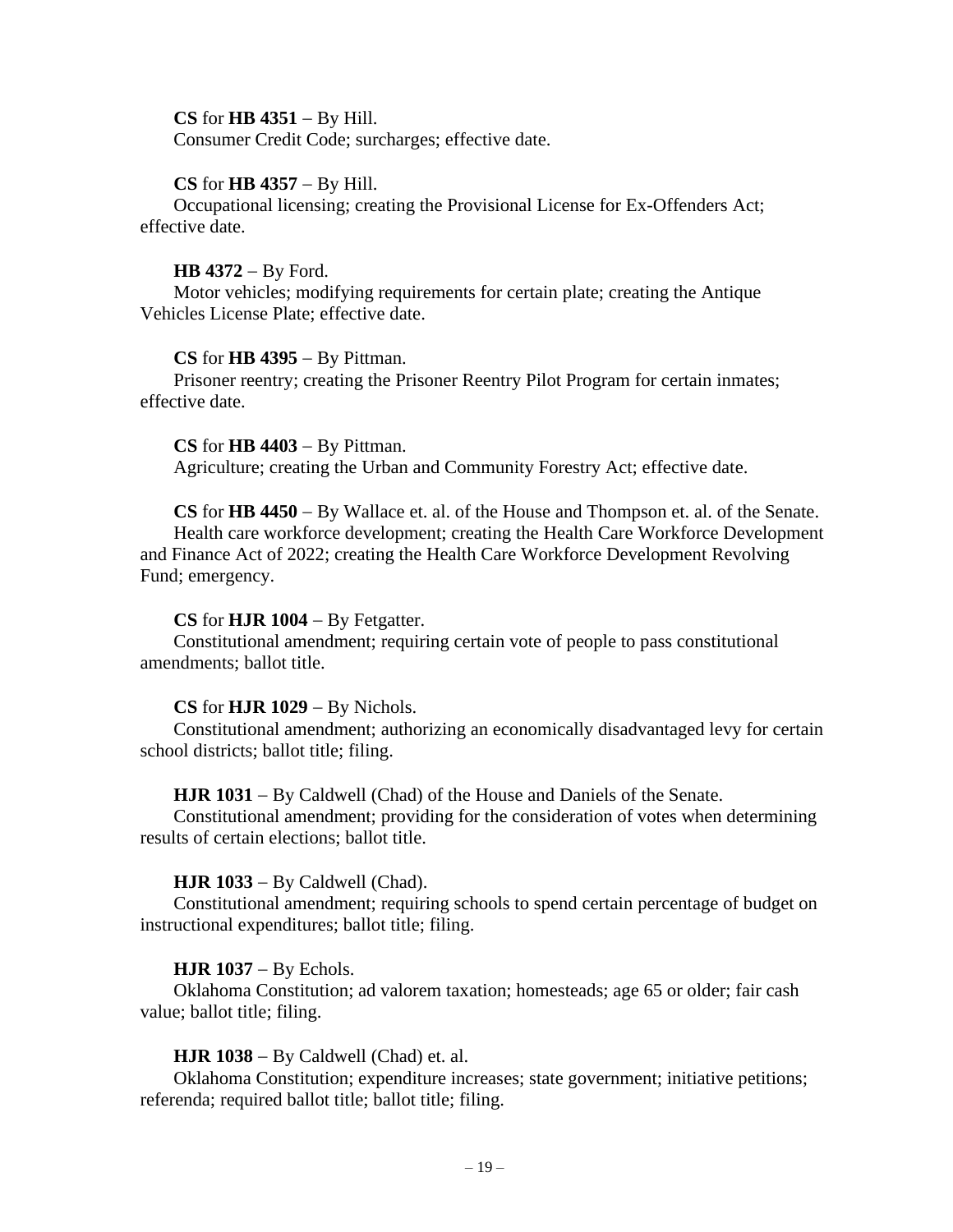## **HJR 1039** − By Pfeiffer.

Constitutional amendment; changing the percentage of legal voters from statewide to each congressional district of the state for certain petitions; ballot title; filing.

## **CS** for **HJR 1057** − By Newton.

Oklahoma Constitution; emergency medical service districts; millage rate; ballot title; filing.

## **HJR 1068** − By Boatman of the House and Montgomery of the Senate.

Workers' compensation; approving Fee Schedule for maximum rates paid for reimbursement to medical providers; distribution; effective date; emergency.

**SB 1** − By Hall et. al. of the Senate and Bush of the House.

Oklahoma Scrap Metal Dealers Act; renaming act; modifying content, prohibitions and requirements. Effective date.

**SB 7** − By Bergstrom of the Senate and Humphrey of the House.

Mental health; providing for assessment via telemedicine under certain circumstances. Effective date.

**CS** for **SB 9** − By Standridge et. al. of the Senate and Humphrey of the House. Obscene material; modifying definition. Effective date.

**SB 12** − By Standridge of the Senate and Kannady of the House. Uniform Controlled Dangerous Substances Act; modifying inclusions. Effective date.

**SB 25** − By Daniels et. al. of the Senate and Kannady of the House. Sentencing proceedings; modifying eligibility requirements for jury resentencing. Effective date.

**SB 29** − By Bergstrom of the Senate and Hardin (David) of the House.

Forcible entry and detainer; specifying restoration of physical possession to plaintiff. Effective date.

**SB 41** − By McCortney of the Senate and Johns of the House.

State employee payroll deductions; modifying type of service company and minimum number of employees eligible for premium payments. Effective date.

**SB 43** − By Hall of the Senate and Humphrey of the House. Commercial driver education training; modifying certain terms and fee. Effective date.

**SB 47** − By Coleman of the Senate and Pfeiffer of the House.

District attorneys; modifying requirements for destruction of certain records. Effective date.

**SB 67** − By Simpson of the Senate and McCall et. al. of the House.

Teacher certification; allowing exceptions to required certification examinations for candidates who are deaf. Effective date. Emergency.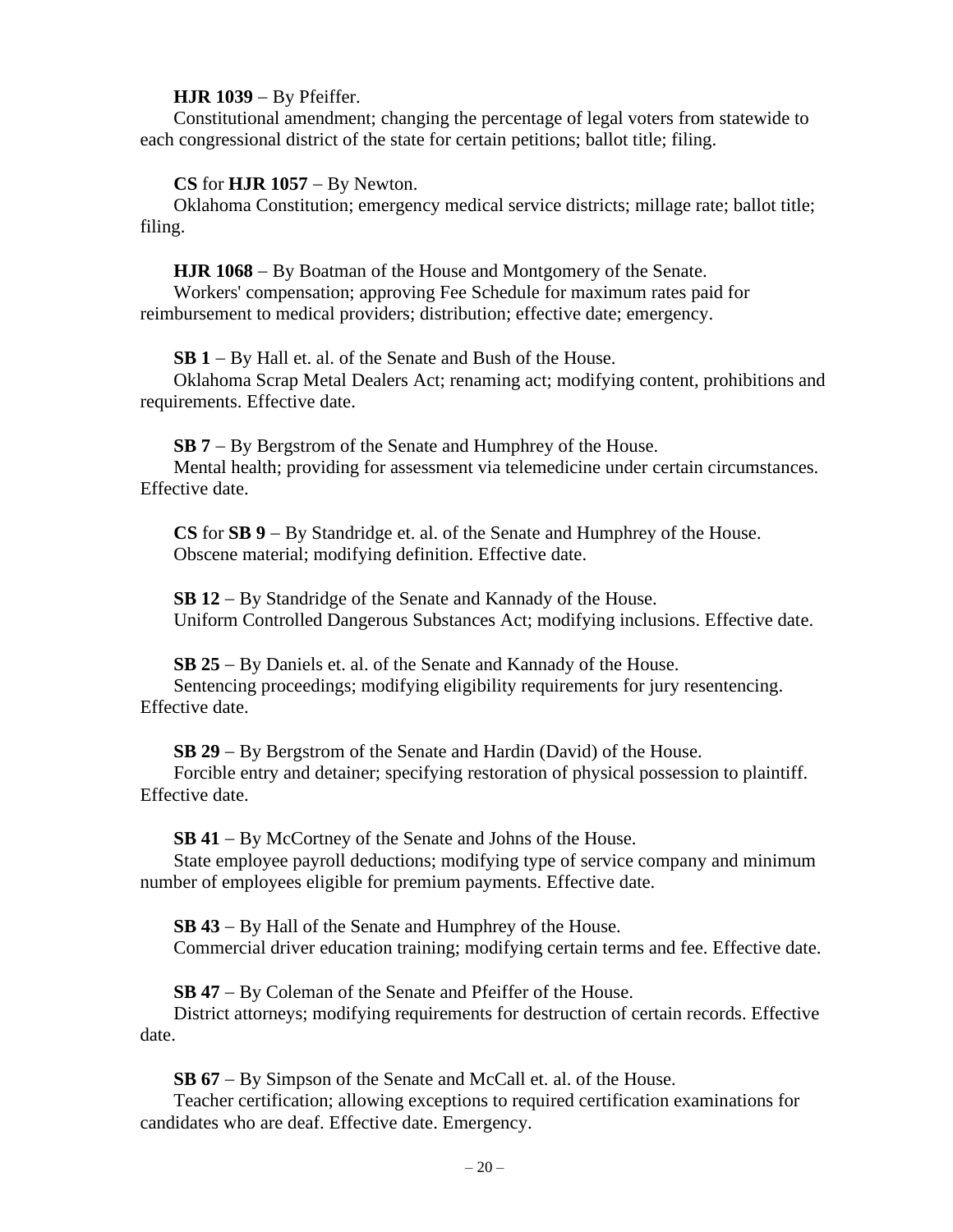**SB 83** − By Hall of the Senate and Kannady of the House. Oklahoma Fuel Alcohol Act; repealer. Effective date.

**CS** for **SB 92** − By McCortney et. al. of the Senate and McEntire of the House. Insurance; expanding actions constituting unfair claims settlement practices. Effective date.

**SB 103** − By Kirt of the Senate and Pae of the House.

Absentee ballots; modifying procedures for marking and return of ballots for certain persons. Effective date. Emergency.

**SB 119** − By Allen et. al. of the Senate and Russ of the House. State capitol and capitol buildings; establishing requirements for the use of capitol property. Effective date.

**CS** for **SB 144** − By Standridge et. al. of the Senate and Frix et. al. of the House. Motor vehicles; creating special license plates. Effective date.

**SB 146** − By Thompson of the Senate and Wallace of the House.

Commissioners of the Land Office; allowing selection of one or more custodial banks. Effective date. Emergency.

**SB 149** − By Rogers of the Senate and Miller of the House.

Safe sleep; removing certain duty of State Board of Health; requiring retailers to comply with certain requirements. Effective date.

**SB 170** − By Howard of the Senate and Kannady of the House.

Judicial authorization for anatomical gift; authorizing court to order procurement of anatomical gifts under certain circumstances. Effective date.

**SB 179** − By Stanley of the Senate and Bush of the House.

Behavior analysts; modifying and deleting certain licensing requirements; updating standards; providing for limited practice of supervisees. Effective date.

**SB 213** − By Howard et. al. of the Senate and Dempsey of the House. [Sales tax; sales tax exemption for certain forestry equipment. Effective date.]

**SB 239** − By Pemberton of the Senate and Hasenbeck et. al. of the House.

Charter schools; providing process for State Board of Education to hear charter school sponsorship appeals. Effective date. Emergency.

**SB 241** − By Thompson et. al. of the Senate and Kannady et. al. of the House.

Uniform Controlled Dangerous Substances Act; modifying required documentation. Effective date.

**SB 253** − By Rader et. al. of the Senate and CrosswhiteHader of the House.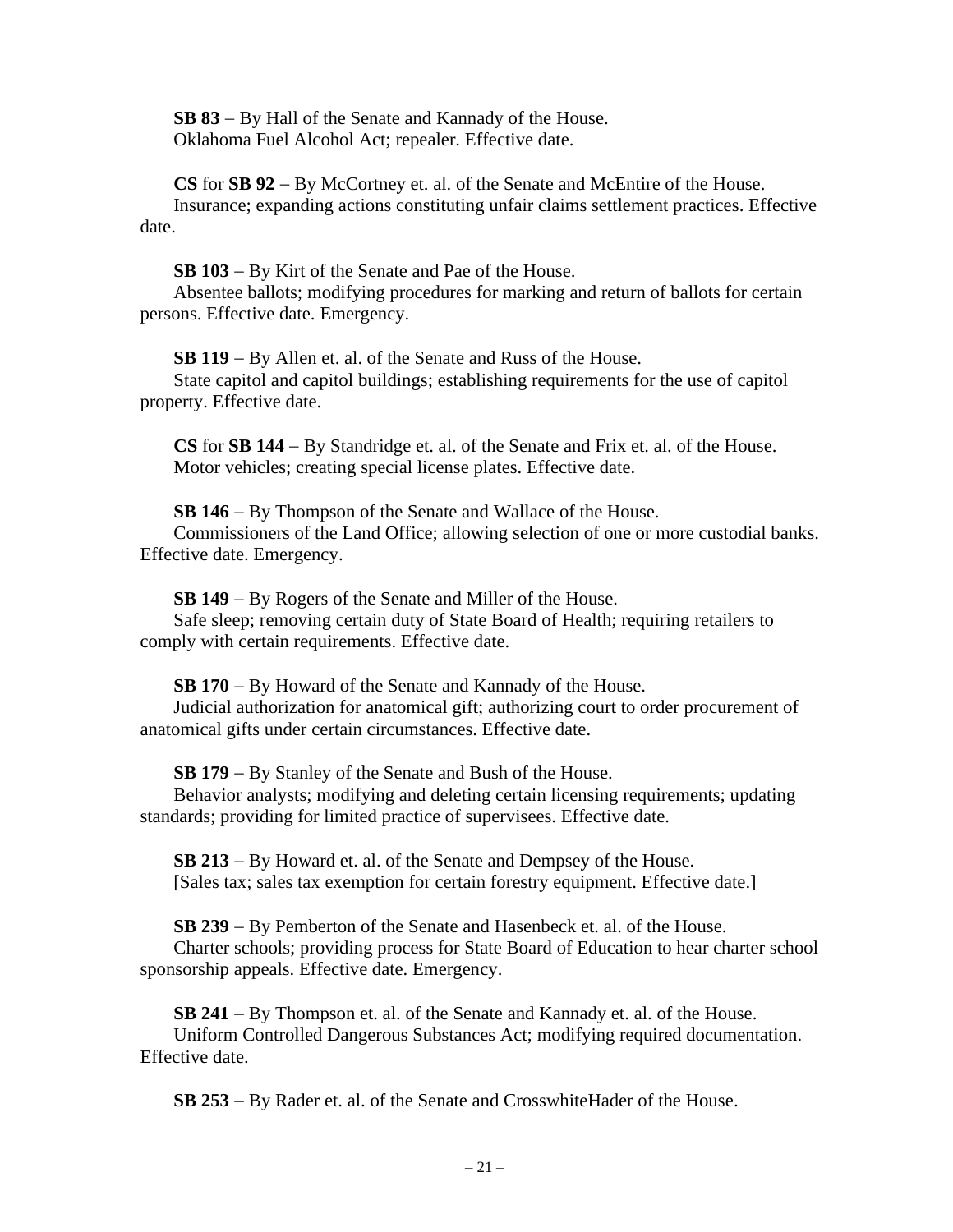Candidate filing for elective office; adding information to be included on declaration of candidacy form. Effective date.

**SB 256** − By Thompson of the Senate and Wallace of the House.

Bank privilege tax; modifying time period during which certain credit may be claimed. Effective date.

**SB 318** − By Taylor of the Senate and Ford of the House.

Police retirement; modifying age range for eligibility of certain members. Effective date.

**SB 324** − By Daniels of the Senate and Echols of the House.

Workers' compensation; modifying certain definition; clarifying applicability of Administrative Workers' Compensation Act; clarifying exception to exclusive remedy. Effective date.

**SB 354** − By Bergstrom of the Senate and Davis of the House.

Out-of-state transport of dead bodies; authorizing transport in counties with shared boundaries. Effective date. Emergency.

**SB 394** − By Coleman et. al. of the Senate and Talley of the House.

Temporary Assistance for Needy Families (TANF) program; modifying minimum requirements; increasing amount of certain excluded equity allowance. Emergency.

**SB 409** − By Bergstrom of the Senate and Fetgatter of the House. Sales and use tax; modifying time period of exemption for certain computer and telecommunications equipment purchase. Effective date.

**SB 411** − By Bergstrom of the Senate and Fetgatter of the House.

Sales tax exemption; deleting manufacturer exemption for certain construction materials. Effective date.

**SB 441** − By Dahm et. al. of the Senate and Steagall of the House.

Motor vehicles; prohibiting contracting for use of photo monitoring devices. Effective date.

**SB 445** − By Paxton of the Senate and Hardin (David) of the House.

[Medical marijuana; providing cumulative penalties for certain offenses. Effective date.]

**SB 457** − By Dahm et. al. of the Senate and ODonnell of the House.

[Oklahoma Open Records Act; requiring disclosure of recordings from certain law enforcement equipment. Emergency.]

**SB 458** − By Daniels of the Senate and Kannady of the House. [Governmental Tort Claims Act; establishing certain exemption from liability. Effective date.]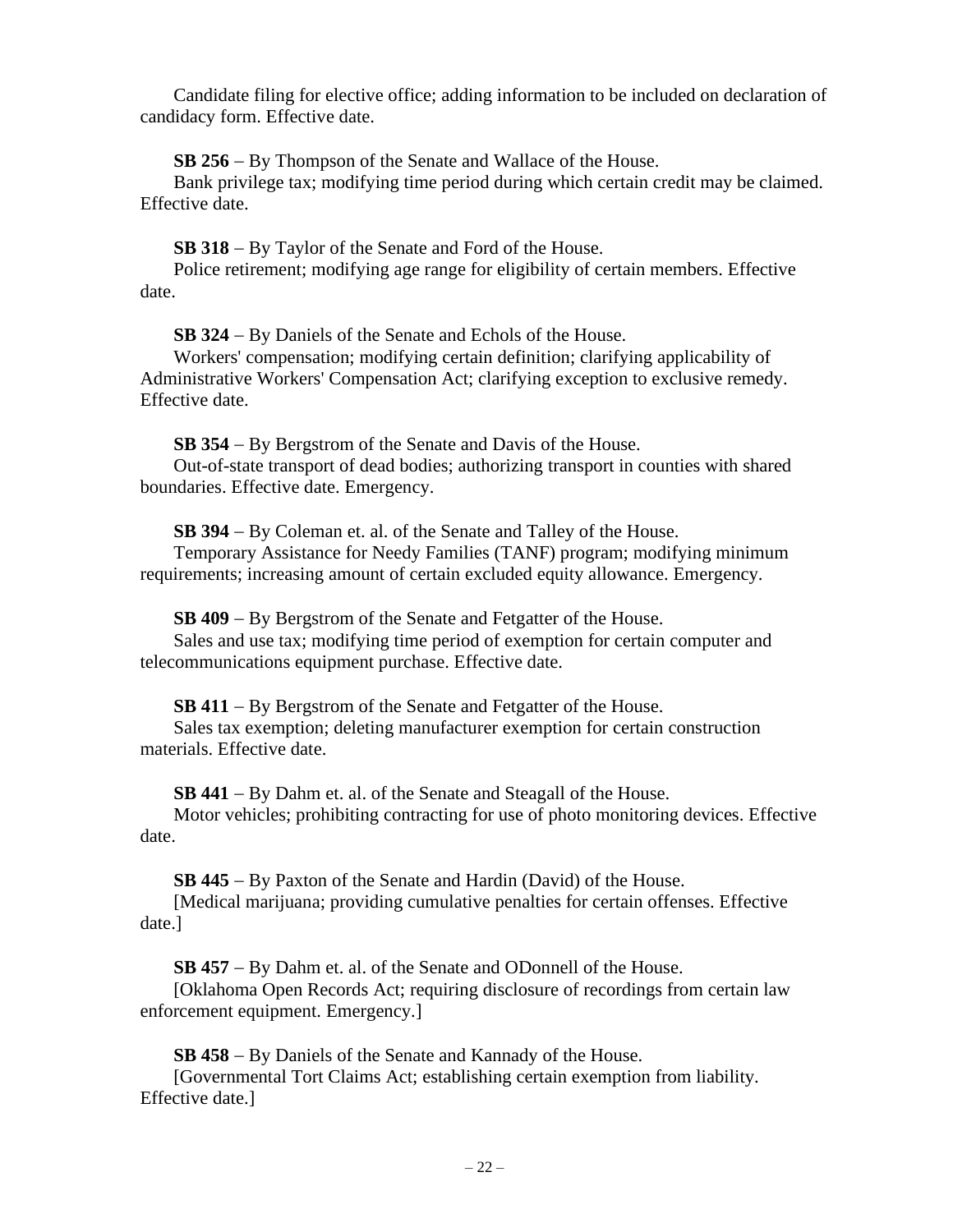**SB 459** − By Paxton of the Senate and Burns of the House.

Workplace drug and alcohol procedures; adding certain volunteers; modifying safetysensitive positions. Effective date.

**SB 469** − By Hicks et. al. of the Senate and Bush et. al. of the House.

[Medicaid; requiring coverage of medically necessary pasteurized donor human milk under certain conditions. Effective date. Emergency.]

**SB 498** − By Thompson et. al. of the Senate and Fetgatter of the House. [Ad valorem tax exemption; providing waiver of payroll requirement. Emergency.]

**CS** for **SB 512** − By Paxton of the Senate and Dobrinski of the House. Motor vehicles; creating the Hometown Auto-jobs Act of 2022; guidelines; licenses. Effective date.

**SB 527** − By Montgomery et. al. of the Senate and McEntire et. al. of the House. [Public finance; creating the Oklahoma Prosperity Act Trust; requiring State Treasurer to develop certain trusts and IRAs established under program. Effective date.]

**SB 531** − By Bergstrom et. al. of the Senate and Frix of the House. Motor vehicles; exempting certain vehicles. Emergency.

**SB 547** − By Howard of the Senate and Hasenbeck of the House. Commercial pet breeders; repealing annual pet breeder facility report. Emergency.

**CS** for **SB 554** − By Newhouse of the Senate and Kannady of the House. Liens; increasing allowable fee for processing of certain notice. Effective date.

**SB 560** − By Dahm et. al. of the Senate and West (Rick) of the House. Self-defense; prohibiting certain prosecution for offense. Effective date.

**SB 561** − By Montgomery of the Senate and Pae et. al. of the House.

Oklahoma Vehicle License and Registration Act; combining registration periods when standard and special plates are issued. Effective date.

**SB 564** − By Hall of the Senate and Mize et. al. of the House.

County and county officers; providing criteria for the dispersion of rewards by board of county commissioners. Effective date.

**SB 567** − By Newhouse et. al. of the Senate and Davis of the House.

State government; providing for assistance for funeral expenses for certain persons. Effective date.

**SB 569** − By Newhouse of the Senate and Kannady et. al. of the House.

County clerks; permitting certified copies to be made in accordance with the Uniform Real Property Electronic Recording Act; allowing fee for certified records. Effective date.

**SB 570** − By Newhouse of the Senate and Steagall of the House.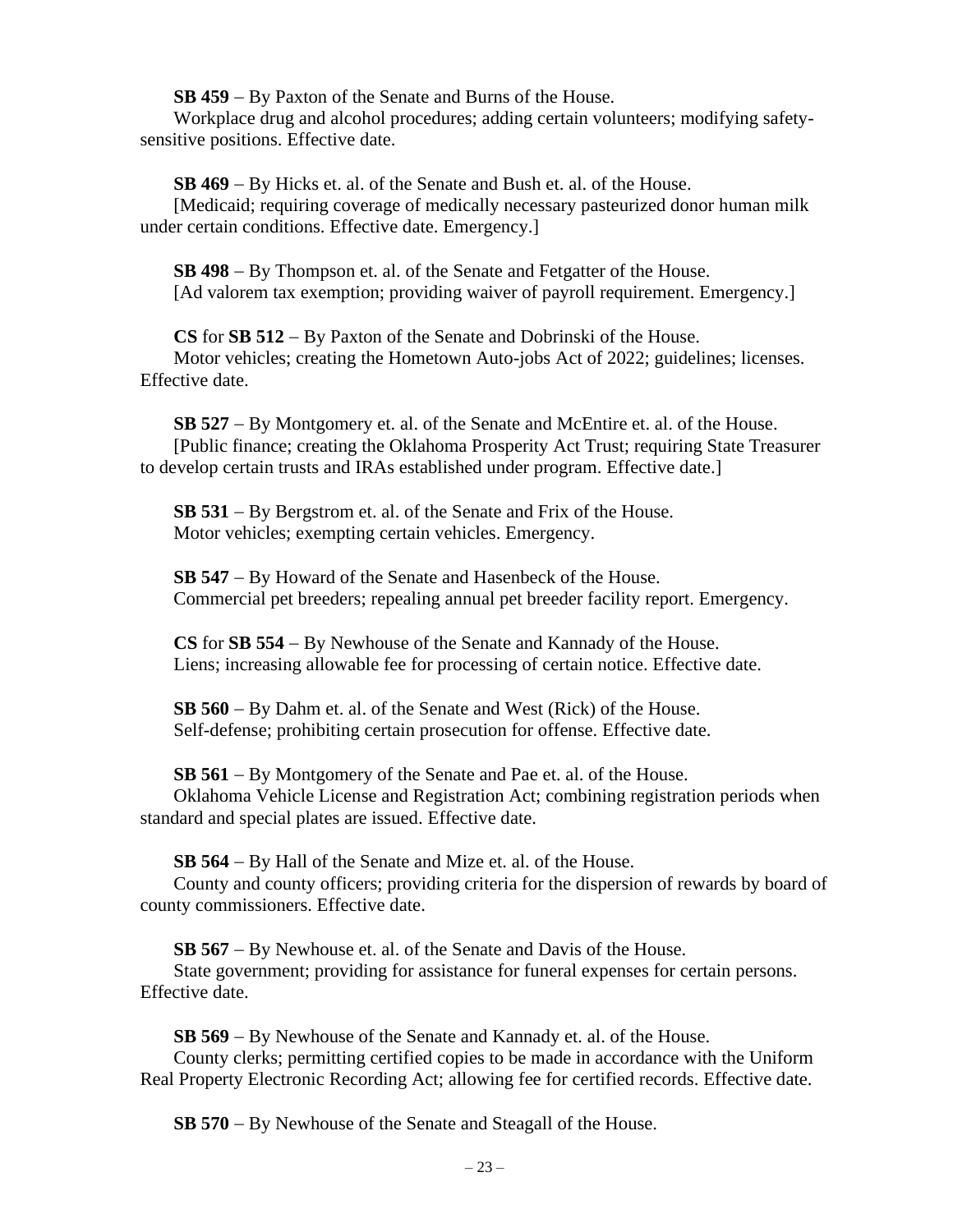Public finance; state agency information systems; making certain provisions inapplicable to the Oklahoma Military Department. Effective date. Emergency.

**SB 572** − By Dahm et. al. of the Senate and Steagall et. al. of the House.

Immigration and customs laws; Attorney General enforcement of federal immigration and customs laws; requiring Attorney General to make certain determination upon request. Effective date.

**CS** for **SB 605** − By Standridge of the Senate and Echols et. al. of the House. Controlled dangerous substances; providing certain liability protections for prescription and dispensation of opioid drugs. Effective date.

**CS** for **SB 617** − By Allen of the Senate and Frix of the House. Motor vehicles; consolidating certain Corporation Commission and Department of

Public Safety powers. Effective date. Emergency.

**CS** for **SB 627** − By Bullard of the Senate and Williams et. al. of the House. State government; prohibiting certain entities from conducting mandatory gender or sexual diversity training or counseling. Effective date.

**CS** for **SB 634** − By Daniels et. al. of the Senate and ODonnell et. al. of the House. School employee payroll deductions; requiring authorization for certain dues and political contributions. Effective date. Emergency.

**SB 653** − By Newhouse et. al. of the Senate and Ford of the House. Jurors; disqualifying certain persons from jury service. Effective date.

**SB 688** − By Bullard of the Senate and Conley of the House. Law enforcement education; requiring certain background check. Effective date.

**SB 690** − By Pugh of the Senate and Hasenbeck of the House.

Telemedicine; broadening types of allowed licenses for establishment of physicianpatient relationship. Effective date.

**SB 691** − By Allen of the Senate and Frix of the House.

Motor vehicles; prohibiting issuance of conflicting bond schedule. Effective date. Emergency.

**SB 697** − By Standridge of the Senate and McEntire of the House.

Prescription drugs; requiring wholesale drug distributors to provide for return of certain outdated prescription drugs; requiring prompt full credit to purchaser. Effective date.

**SB 717** − By Standridge of the Senate and Frix of the House.

[Oklahoma Vehicle License and Registration Act; authorizing single registration period for physically disabled license plate. Effective date.]

**SB 721** − By Hicks et. al. of the Senate and McEntire of the House.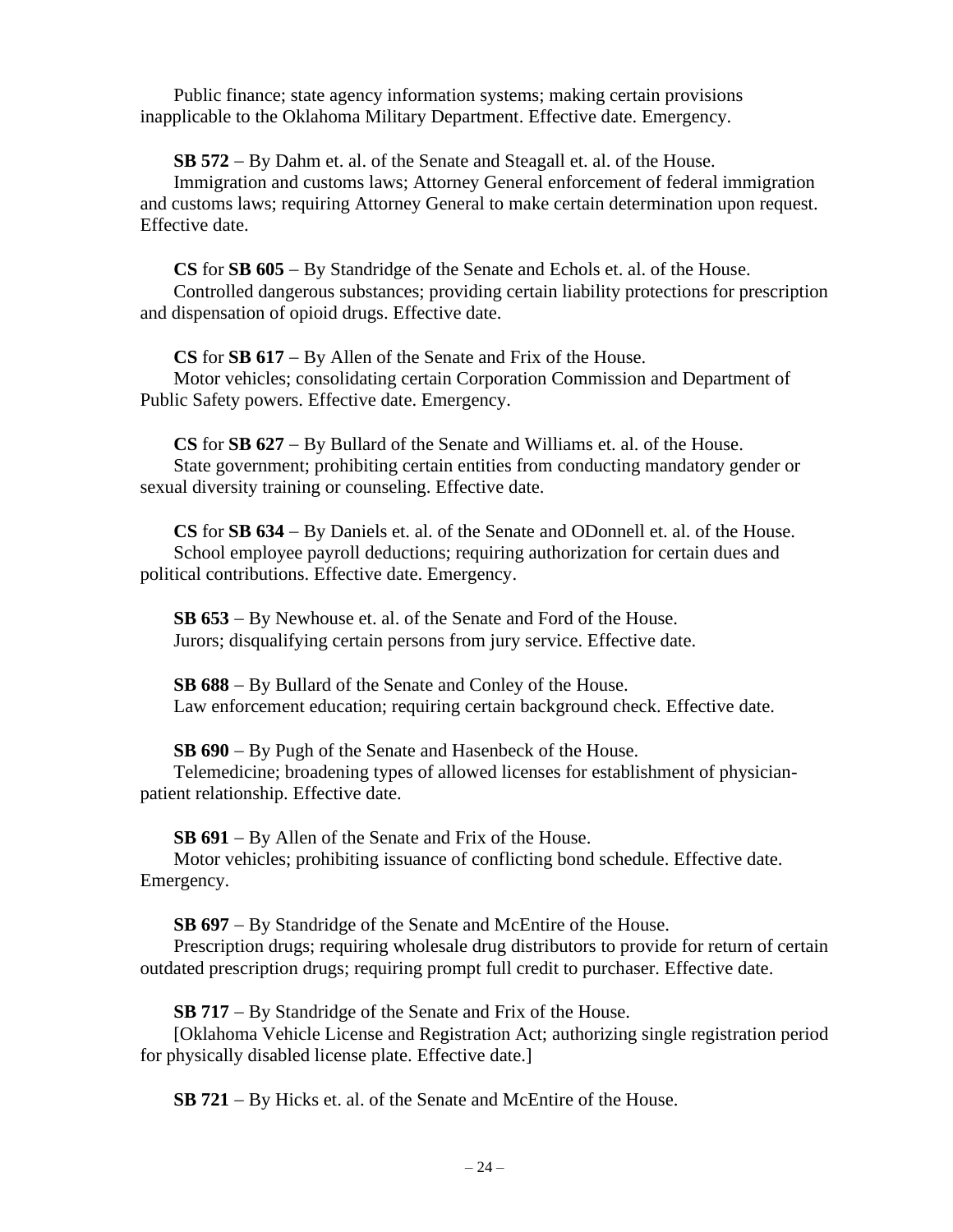Prescription drugs; creating the Access to Lifesaving Medicines Act; prohibiting insurers and pharmacy benefit managers from imposing certain cost on insured. Effective date.

**CS** for **SB 724** − By Dahm of the Senate and Gann of the House.

Physician Advisory Committee; removing authority to establish parameters for certain maintenance or treatment. Effective date.

**CS** for **SB 730** − By Dahm et. al. of the Senate and Steagall et. al. of the House. Firearms; removing certain prohibition related to transporting or storing firearms. Effective date.

**SB 732** − By Dahm et. al. of the Senate and Olsen et. al. of the House. Firearms regulation; clarifying right to bring certain action. Effective date.

**SB 751** − By Dahm of the Senate and Gann of the House. Public finance; repealing section relating to State Government Technology Applications Review Board. Effective date.

**SB 752** − By Rader of the Senate and McBride of the House.

Oklahoma Secure and Fair Enforcement for Mortgage Licensing Act; making certain charitable entities exempt under certain federal provisions. Effective date.

**CS** for **SB 772** − By Murdock of the Senate and Dempsey et. al. of the House. Hunting; permits to control nuisance wildlife; written permission; headlighting; prohibiting nuisance control at night for persons convicted within certain period of time. Effective date.

**SB 773** − By Murdock et. al. of the Senate and Dempsey et. al. of the House. Nuisance wildlife; authorizing certain persons to hunt or kill prairie dogs without a permit. Effective date.

**CS** for **SB 774** − By Murdock et. al. of the Senate and Stinson of the House. Game and fish; requiring license, permit or stamp to hunt or fish; establishing licenses by rule. Effective date.

**SB 781** − By Bullard et. al. of the Senate and Roberts (Sean) et. al. of the House. Immigration; providing exemption to certain duty upon proof of citizenship. Effective date.

**CS** for **SB 784** − By Bullard of the Senate and West (Kevin) et. al. of the House. Education; creating the Oklahoma Education Commission; duties; complaints filed with Attorney General's Office of Civil Rights Enforcement. Effective date.

**SB 793** − By Weaver of the Senate and Roe of the House. Medical care providers; modifying definition. Effective date.

**CS** for **SB 804** − By Leewright of the Senate and Newton of the House.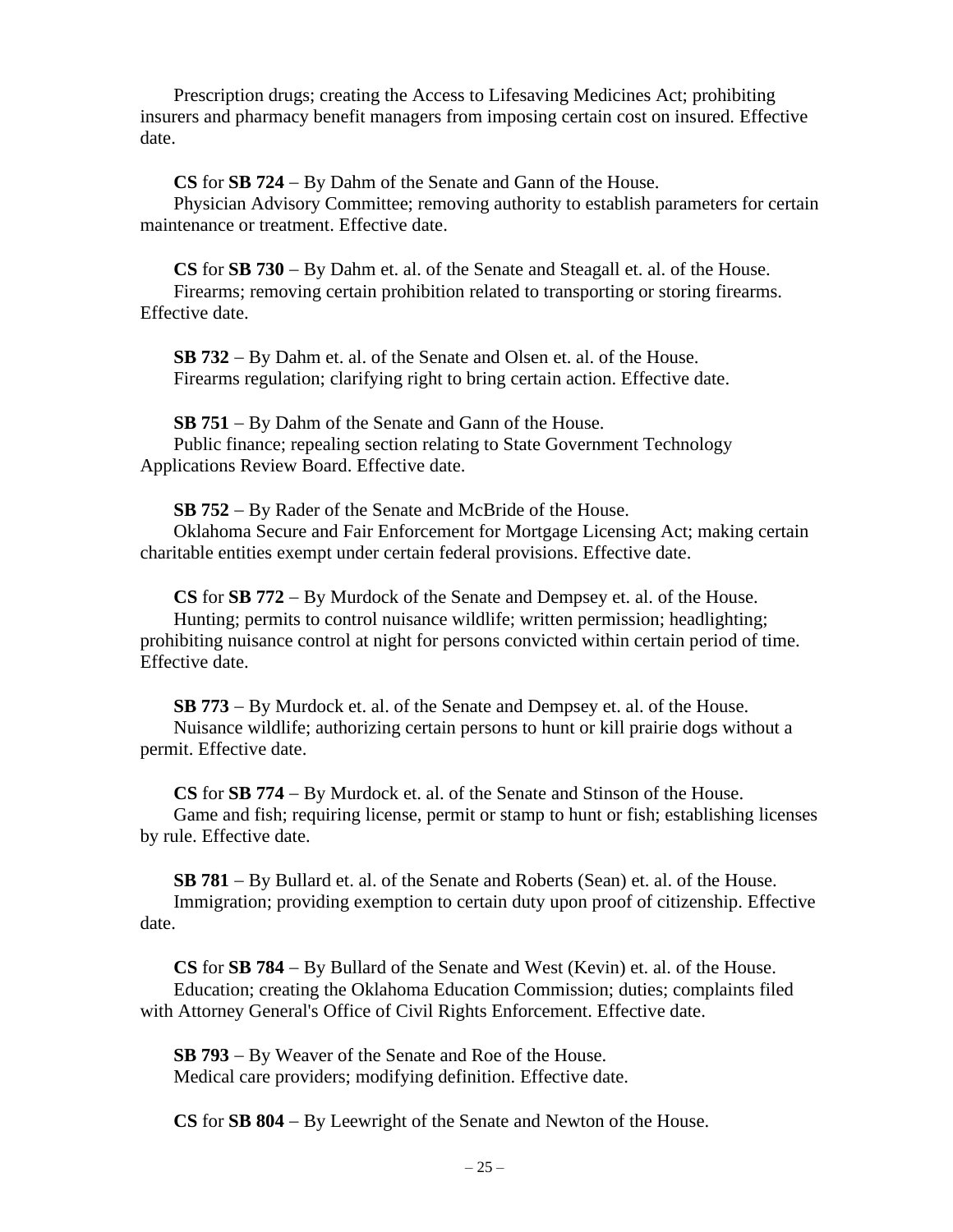State parks; prohibiting occupying a reserved campsite; prohibiting entering a state park where an entry fee is required; establishing an annual state park pass. Emergency.

**SB 806** − By Weaver of the Senate and Worthen of the House.

[Crime and punishment; creating the Oklahoma Citizens' Protection Act; removing certain qualifying element of offense; modifying penalty. Effective date.]

**CS** for **SB 815** − By Bullard et. al. of the Senate and McCall et. al. of the House. County and municipal buildings; providing for display of national motto. Effective date.

**CS** for **SB 826** − By Howard of the Senate and ODonnell of the House.

[Firefighter retirement; modifying methods of payment for deferred option plans; specifying certain distributions be subject to certain law; providing only one distribution be made per calendar year. Effective date. Emergency.]

**SB 834** − By Weaver et. al. of the Senate and Ford of the House.

Cities and towns; authorizing cities and towns to paint blue lines and post signage in support of law enforcement. Effective date.

**SB 854** − By Dahm et. al. of the Senate and CrosswhiteHader of the House. [Home food processing; creating the Home Food Processing Act; adding places where certain food may be sold. Effective date.]

**SB 866** − By Leewright of the Senate and West (Kevin) of the House.

Public buildings and public works; authorizing architects and engineers to issue solicitations under certain circumstances; providing exception on projects undertaken by the Oklahoma Tourism and Recreation Department. Emergency.

**CS** for **SB 897** − By Paxton et. al. of the Senate and Boles et. al. of the House. Firefighters Pension and Retirement System; allowing municipalities under certain population to hire certain retired members; no additional service credit; prohibiting certain reemployment. Effective date. Emergency.

**CS** for **SB 900** − By Leewright of the Senate and Boatman of the House. [Income tax; credits; equity investments; Department of Commerce. Effective date. Emergency.]

**SB 940** − By Treat of the Senate and McCall of the House. [Legislative Office of Fiscal Transparency; archiving information. Emergency.]

**SB 941** − By Jett of the Senate and Steagall of the House.

Income tax; expanding certain credit for aerospace employees to include space industries. Effective date.

**SB 946** − By Daniels et. al. of the Senate and ODonnell of the House.

Oklahoma Open Meeting Act; adding Judicial Nominating Commission to definition of public body. Emergency.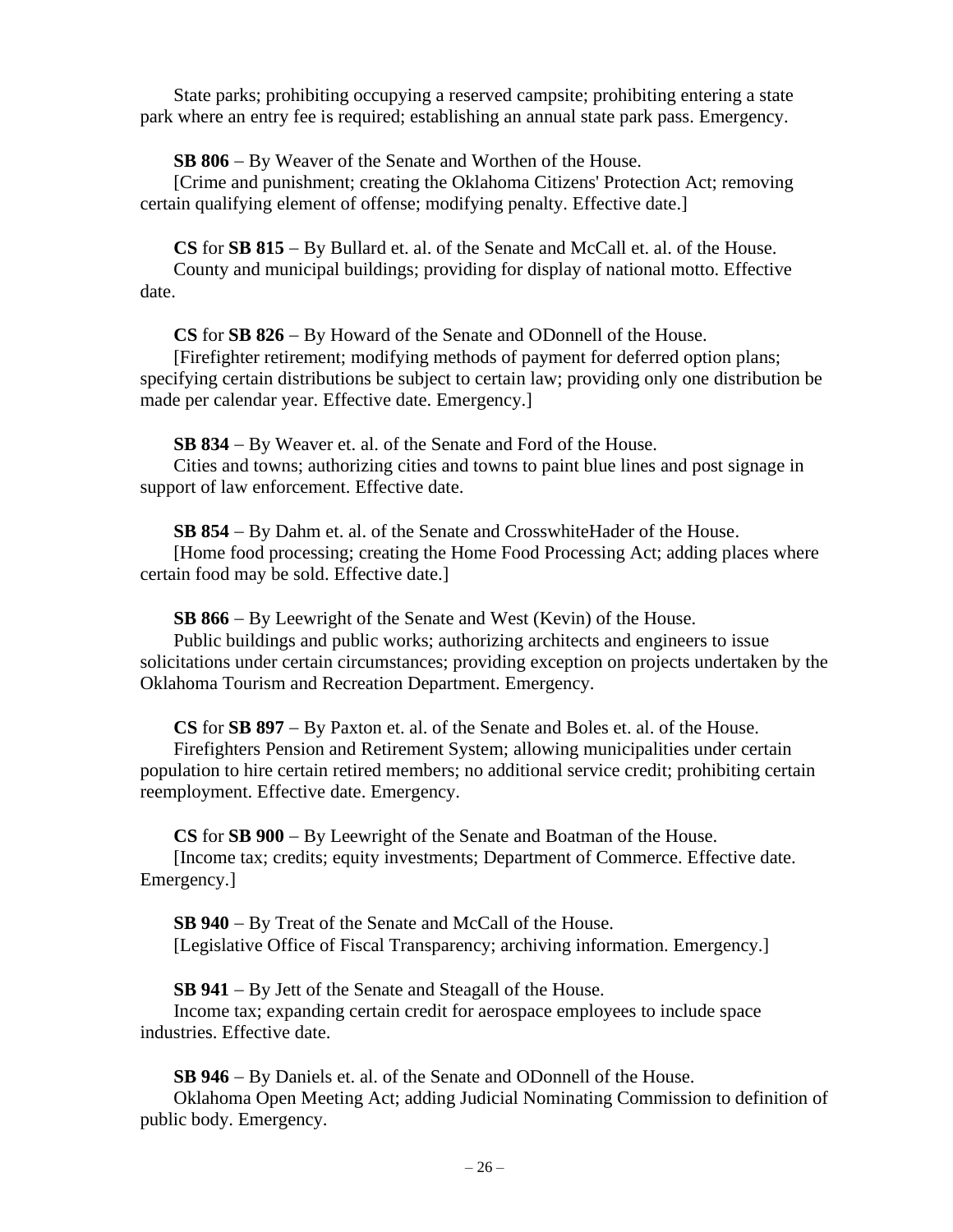**SB 951** − By Daniels of the Senate and Kannady of the House.

Court fines and costs; modifying requirements and procedures for payment of court costs, fees and fines. Effective date.

**SB 956** − By Boren of the Senate and Caldwell (Trey) of the House.

Civil procedure; authorizing use of alternative valuation of certain property. Effective date.

**SB 962** − By Treat et. al. of the Senate and McCall et. al. of the House. School district elections; modifying permissible dates for certain elections and declaration of candidacy. Effective date.

**SB 963** − By Weaver of the Senate and Kannady of the House. Security of Communications Act; modifying definition of judge of competent jurisdiction. Effective date.

**SB 1029** − By Treat et. al. of the Senate and McCall of the House. Guardianship; authorizing court to issue certain findings of fact. Effective date.

**SB 1032** − By Treat of the Senate and McCall of the House. Oklahoma Open Meeting Act; requiring live stream of certain meetings; reinstating certain alternative procedures in emergency circumstances. Emergency.

**SB 1092** − By Dahm et. al. of the Senate and Roberts (Sean) of the House. State Capitol building; flag flying program. Effective date. Emergency.

**SB 1096** − By Bergstrom et. al. of the Senate and Hasenbeck et. al. of the House. Hospitals; allowing presence of certain spiritual or religious leader. Emergency.

**CS** for **SB 1110** − By Bullard et. al. of the Senate and Humphrey of the House. Meat inspections; authorizing the Oklahoma Department of Agriculture, Food, and Forestry to fund universities' and colleges' research methods of remote viewing or other digital inspection. Effective date.

**SB 1112** − By Pemberton et. al. of the Senate and Dills of the House. Student transfers; allowing the child of a support employee to transfer to employing

district. Effective date. Emergency.

**SB 1118** − By Bergstrom et. al. of the Senate and Gann of the House. Firearms; modifying training course exemption. Effective date.

**SB 1136** − By Rosino of the Senate and McEntire of the House.

Crime and punishment; assault on employee of facility; allowing for certain felony offense. Effective date.

**CS** for **SB 1139** − By Bullard et. al. of the Senate and Baker of the House.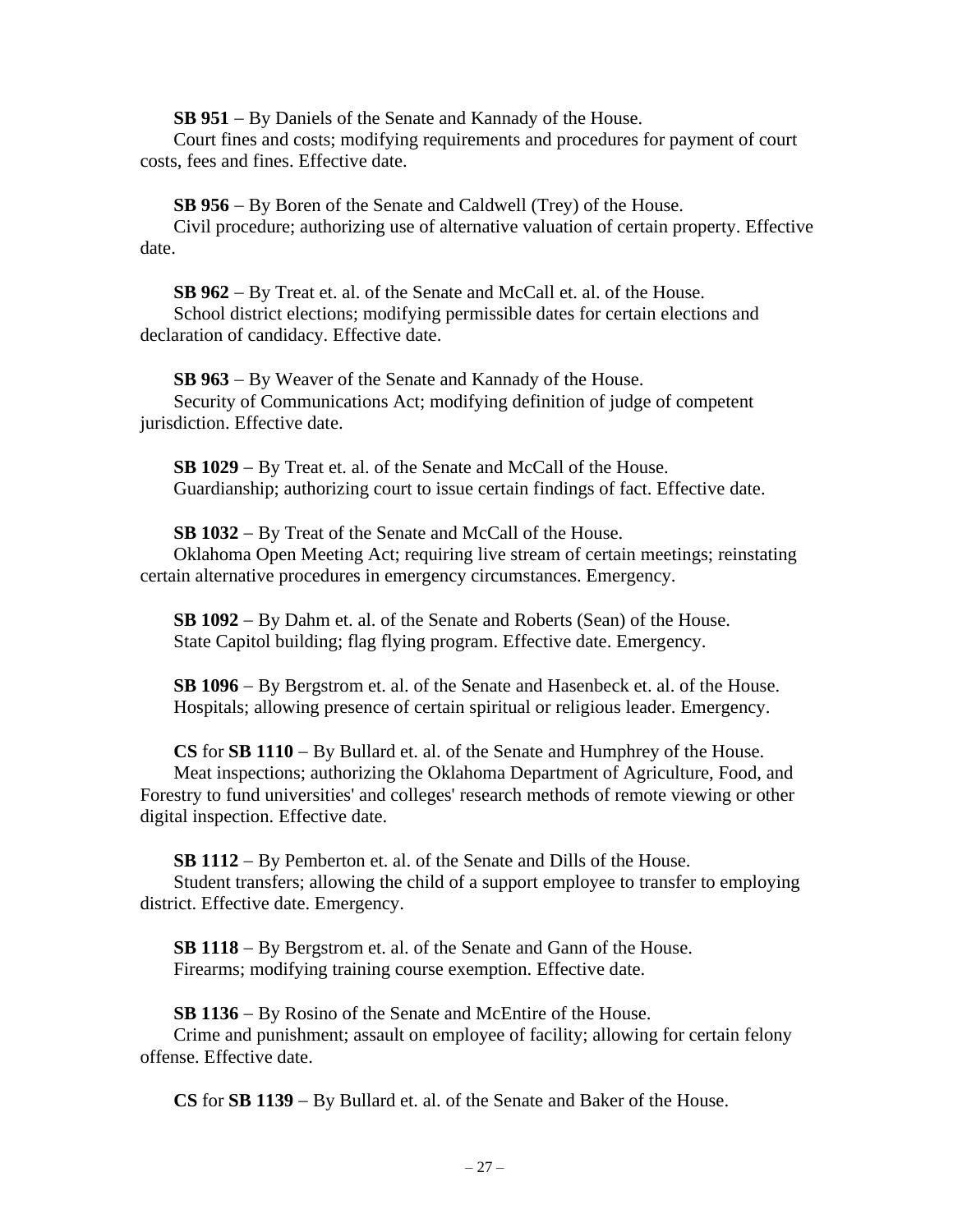Teacher pay; creating a task force to study and make recommendations on certain pay for teachers. Effective date. Emergency.

**SB 1146** − By Hicks of the Senate and Boatman of the House.

State employees; increasing maximum number of full-time-equivalent employees for certain board. Effective date. Emergency.

**CS** for **SB 1212** − By Simpson of the Senate and Kannady of the House.

Motor vehicles; allowing certain officials to use state-owned or state-leased vehicles for specified transportation. Effective date.

**CS** for **SB 1223** − By Bullard of the Senate and Humphrey et. al. of the House.

Offenses and penalties; creating misdemeanor for improper use of service animal; stating penalty; modifying penalties for various offenses. Effective date.

**SB 1244** − By Quinn of the Senate and Sneed of the House.

Insurance; requiring health benefit plans incorporate enacted measure into renewed or issued plans on or after effective date. Effective date.

**SB 1246** − By Quinn of the Senate and Sneed of the House.

Insurance; establishing requirements for receivership; modifying receivership court proceedings. Effective date.

**CS** for **SB 1259** − By Garvin of the Senate and Roe of the House.

Hospital visitation; applicability to minors; right of adult patients; authorizing hospitals to enact policies; authorizing civil actions. Emergency.

**SB 1284** − By Stanley of the Senate and Baker of the House.

Higher education; repealing language creating the dyslexia teacher training pilot program. Effective date.

**SB 1285** − By Stanley of the Senate and Baker of the House.

Education; repealing language regarding the Oklahoma School for the Visual and Performing Arts. Effective date.

**CS** for **SB 1324** − By McCortney et. al. of the Senate and McEntire of the House. Pharmacy benefits managers; requiring publication of data; establishing regulations and compliance measures. Effective date.

**SB 1338** − By Bullard of the Senate and Dempsey of the House.

[Controlled dangerous substances; modifying certain definitions; modifying Schedule I and Schedule III. Effective date.]

**SB 1364** − By Rader of the Senate and Hilbert of the House.

Polling places; providing for additional polling places for certain precincts. Effective date. Emergency.

**SB 1366** − By Paxton et. al. of the Senate and West (Tammy) of the House.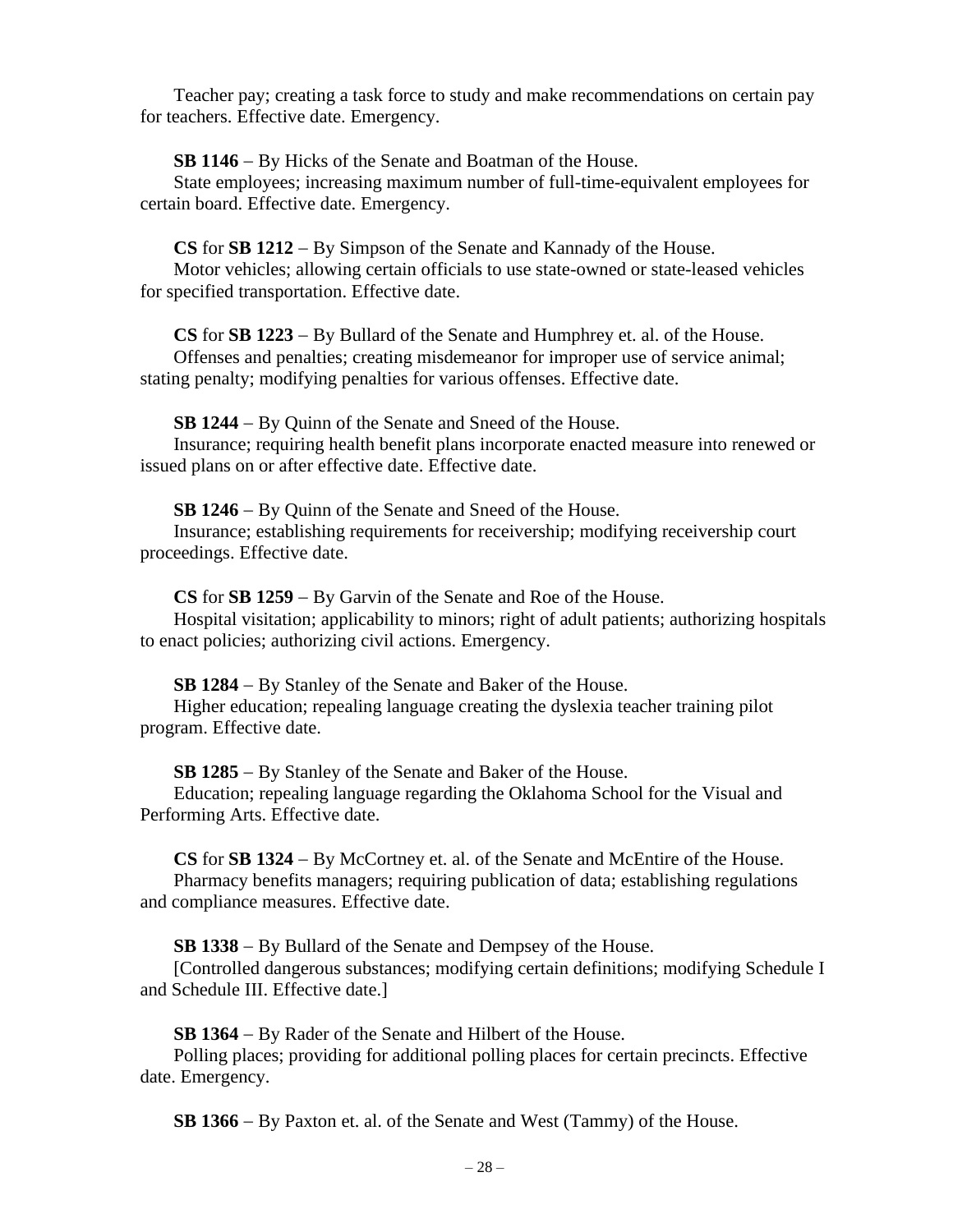Oklahoma Self Defense Act; broadening definitions for concealed and unconcealed firearms. Effective date.

**SB 1377** − By Pugh of the Senate and Moore of the House.

Higher education; allowing the Board of Regents of Oklahoma Colleges to issue certain obligations. Effective date. Emergency.

**CS** for **SB 1393** − By Rader of the Senate and Dills et. al. of the House.

Long-term care; removing provisions relating to supportive home assistant; modifying applicability of Home Care Act; requiring development of certain training plan. Effective date.

**SB 1426** − By Daniels of the Senate and Kannady of the House.

Child support; modifying certain procedures for modification of child support orders. Effective date.

**CS** for **SB 1452** − By Floyd of the Senate and Bush of the House.

Oklahoma Open Records Act; requiring confidentiality for certain voluntarily provided information. Effective date.

**SB 1479** − By Jech of the Senate and Newton of the House.

Gross production tax; extending sunset for certain apportionments. Effective date. Emergency.

**CS** for **SB 1499** − By Garvin of the Senate and Roe of the House.

[Revenue and taxation; sales tax; exemptions; feminine hygiene products. Effective date. Emergency.]

**SB 1512** − By Pugh of the Senate and Baker of the House.

Higher education; stating legislative intent for institutions regarding scores required on certain examination to grant credit. Effective date. Emergency.

**SB 1518** − By Garvin of the Senate and McEntire of the House.

[Long-term care; eliminating temporary emergency waiver for employment of noncertified nurse aides; stating requirements for training and competency evaluation program. Effective date.]

**CS** for **SB 1521** − By Standridge et. al. of the Senate and Frix of the House.

[Memorial bridges; creating various memorial highway and bridge designations. Effective date.]

**SB 1528** − By Newhouse of the Senate and Boatman of the House.

Utility vehicles; removing prohibition on certain vehicles operating on certain roadways. Effective date.

**SB 1532** − By Daniels et. al. of the Senate and Talley of the House.

[Criminal fines, costs and fees; requiring waiver under certain circumstances. Effective date.]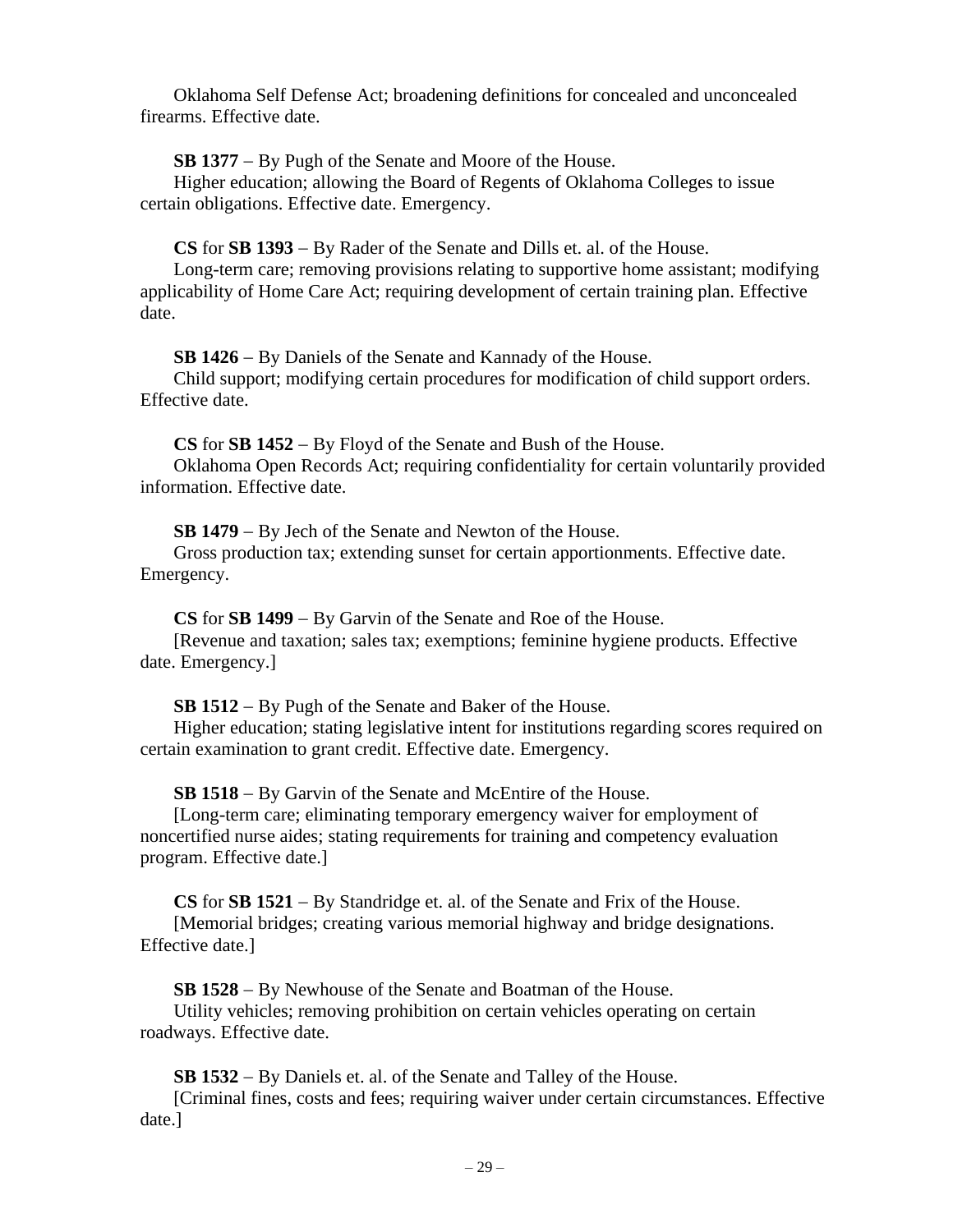**CS** for **SB 1537** − By Weaver et. al. of the Senate and Ford of the House.

Law enforcement training; human trafficking crimes training; establishing attestation to certification. Effective date.

**SB 1544** − By Pederson et. al. of the Senate and Conley et. al. of the House. Schools; prohibiting certain schools from knowingly entering into a transaction with certain individual or entity. Effective date. Emergency.

**SB 1545** − By Leewright et. al. of the Senate and Roberts (Dustin) of the House. [Bail; providing primary consideration for court making certain determination; establishing requirements for public safety reporting system. Effective date. Emergency.]

**SB 1546** − By McCortney et. al. of the Senate and McCall of the House. Red River Boundary Commission; modifying certain dates. Effective date.

**SB 1552** − By Treat of the Senate and McCall of the House.

Public health; authorizing State Department of Health to enter into contracts with private organizations for provision of certain services. Effective date. Emergency.

**SB 1553** − By Treat et. al. of the Senate and McCall of the House.

Abortion; modifying grounds to perform abortion; prohibiting abortion after certain time period except under specified conditions. Effective date.

**SB 1598** − By Simpson of the Senate and Townley of the House. [Veterans centers; modifying legal description of property; prohibiting certain admission. Effective date.]

**CS** for **SB 1617** − By Dugger of the Senate and West (Kevin) of the House. Boards and commissions; extending sunset termination date of certain committees. Emergency.

**SB 1618** − By Pugh of the Senate and Baker of the House.

State Department of Education; directing the Department to develop a website for district employment vacancies.

**SB 1620** − By Pugh of the Senate and Hilbert of the House.

School transportation; removing language restricting transportation within certain boundaries. Effective date. Emergency.

**SB 1623** − By Pugh of the Senate and Boatman of the House.

[Schools; creating the Learn Everywhere Act to allow students extended learning opportunities. Effective date. Emergency.]

**SB 1627** − By Pugh of the Senate and Echols of the House.

[Higher education; creating the Workforce Development Revolving Fund; providing for award of funds. Effective date. Emergency.]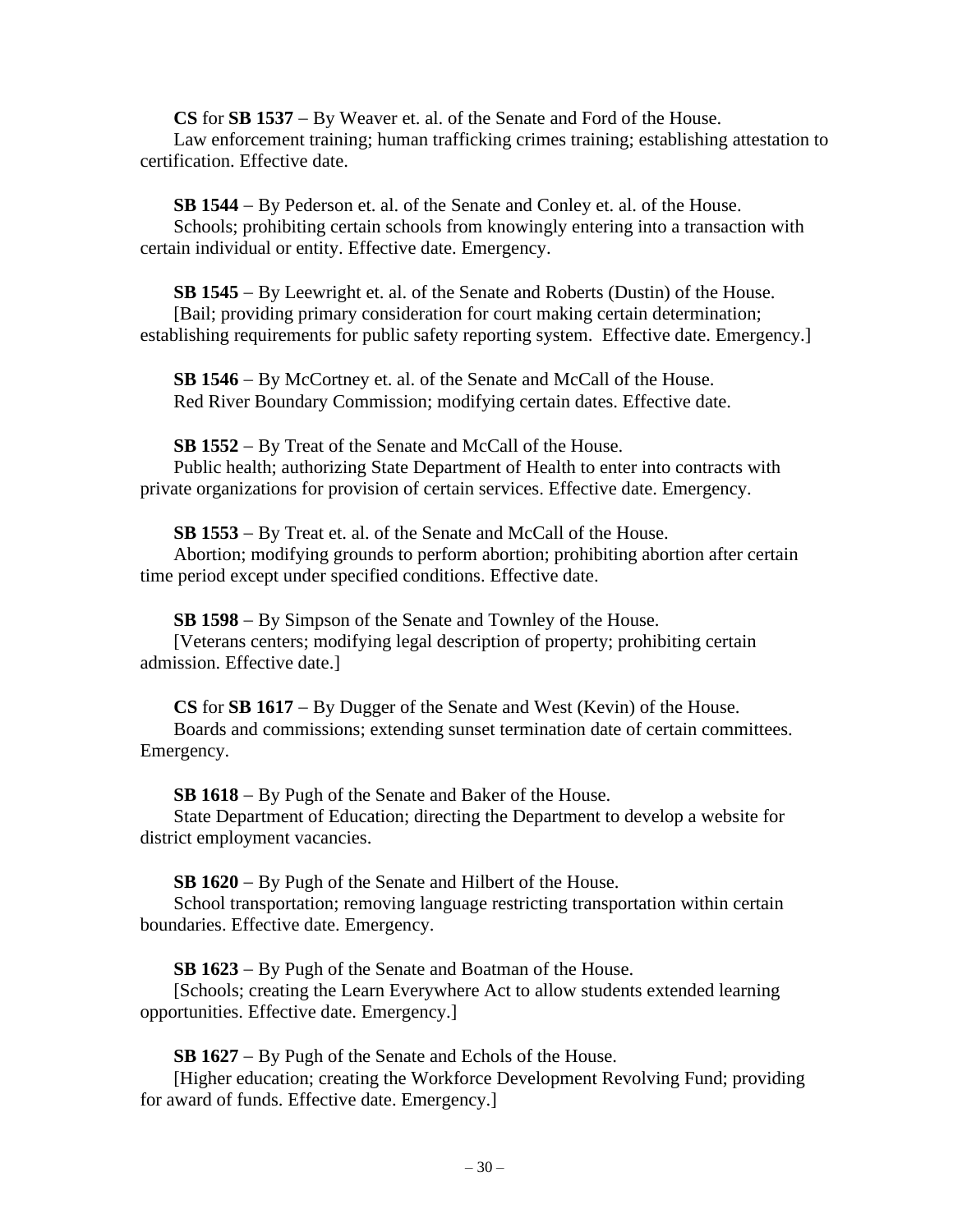**SB 1633** − By Jett et. al. of the Senate and McEntire of the House.

Pharmacy benefits managers; prohibiting pharmacy benefits managers from certain actions; requiring certain reports be created. Effective date.

**SB 1635** − By Jett et. al. of the Senate and McEntire of the House.

Pharmacy benefits managers; prohibiting pharmacy benefits managers from certain actions; establishing enforcement measures. Effective date.

**SB 1637** − By Haste of the Senate and Lepak of the House.

Election fraud; authorizing Attorney General to investigate and prosecute certain violations. Effective date.

**SB 1711** − By Howard et. al. of the Senate and McCall of the House.

[Attorney General; requiring monitoring and evaluation of certain actions. Effective date. Emergency.]

**SB 1714** − By Garvin of the Senate and Caldwell (Trey) of the House. [Alcoholic beverages; modifying license fees. Emergency.]

**SB 1723** − By Coleman of the Senate and Marti of the House. [Alcoholic beverages; providing exception for wine and spirits wholesalers and beer distributors. Emergency.]

**CS** for **SB 1745** − By Murdock of the Senate and Newton of the House.

Wildlife; increasing penalties for trespassing on any refuge or Wildlife Management Area. Effective date.

**SB 1763** − By Weaver of the Senate and Moore of the House. Asset forfeiture; modifying parties eligible to bring certain actions. Effective date.

**CS** for **SB 1780** − By Jech et. al. of the Senate and Frix et. al. of the House. [Public finance; authorizing Capital Improvement Authority to issue bond for Oklahoma Historical Society. Effective date.]

**SB 1782** − By Rader et. al. of the Senate and Talley of the House.

Oklahoma Quality Jobs Program; modifying wage requirements and effective date for certain applicants. Effective date.

**SB 1830** − By Pugh of the Senate and McCall et. al. of the House.

Oklahoma Advanced Mobility Pilot Program; modifying included technologies; modifying allowable grants. Effective date.

**CS** for **SB 1839** − By Leewright et. al. of the Senate and Hilbert of the House. Security guards and private investigators; authorizing security guards to carry long guns and handguns during the performance of their duties. Effective date.

**SJR 27** − By Bergstrom et. al. of the Senate and Roberts (Sean) of the House. [Constitutional amendment; clarifying certain voting requirement.]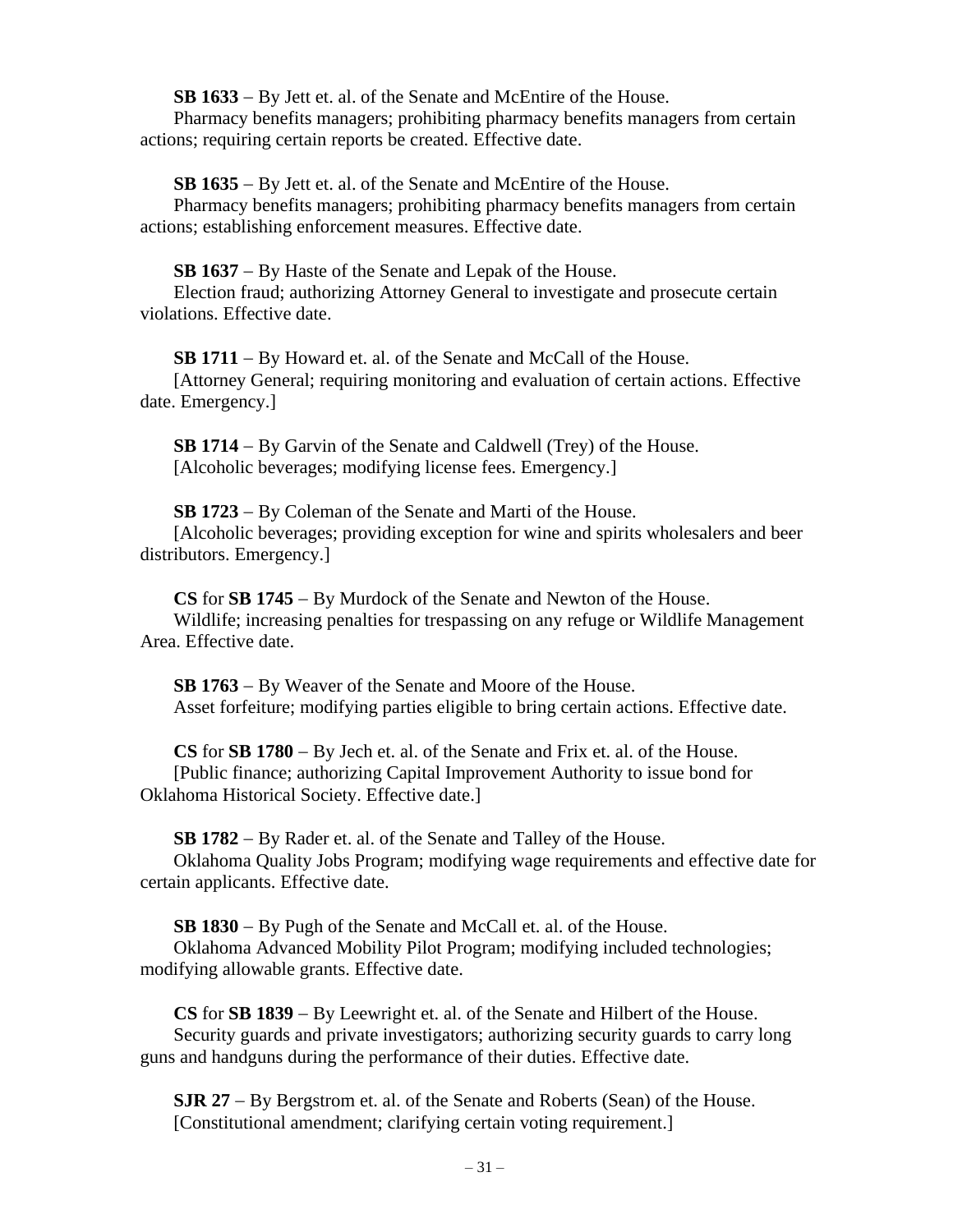**SJR 37** − By Treat et. al. of the Senate and McCall of the House.

[Constitutional amendment; providing that nothing in the Constitution secures or protects a right to an abortion.]

**SJR 48** − By Treat et. al. of the Senate and McCall of the House.

[Constitutional amendment; requiring proof of identity to vote in certain elections; requiring proof of identity for all authorized voting methods.]

## **CONFERENCE REQUESTED**

**HB 2086** − By McCall et. al. of the House and Taylor of the Senate. [Public finance; ensuring state agencies are charged no more than actual cost of certain

services provided; authorizing settlement of disputes; effective date.]

**HB 3349** − By McCall et. al. of the House and Treat of the Senate.

[Revenue and taxation; grocery tax; eliminating state grocery sales tax for specified years; effective date; emergency]

**HB 4279** − By Sneed et. al. of the House and Quinn of the Senate.

Insurance; Market Assistance Association; insurer; member; homeowners' liability; vacancies; annual statement; effective date.

**HB 4412** − By Lowe (Dick) et. al. of the House and Pederson et. al. of the Senate. [Natural resources; creating the Healthy Soil Program Act; defining terms; requiring Oklahoma Conservation Commission administer program; effective date.]

**SB 522** − By Taylor of the Senate and Echols of the House.

Medical marijuana; requiring Oklahoma Medical Marijuana Authority to contract with third-party vendor to provide certain services. Effective date.

**SB 635** − By Murdock et. al. of the Senate and McCall of the House.

Commissioners of the Land Office; requiring appointment of Secretary to be subject to advice and consent of Senate. Effective date. Emergency.

**SB 1621** − By Pugh of the Senate and Dills et. al. of the House.

Charter schools; creating the Statewide Charter School Board; providing for succession to certain contracts. Effective date.

**SB 1733** − By Treat et. al. of the Senate and McCall et. al. of the House. [Oklahoma Open Records Act; modifying definitions. Effective date.]

**SB 1800** − By Leewright of the Senate and McDugle of the House. Employment Security Act of 1980; omnibus; modifying operational procedures. Effective date.

**SJR 43** − By Treat et. al. of the Senate and Lepak of the House.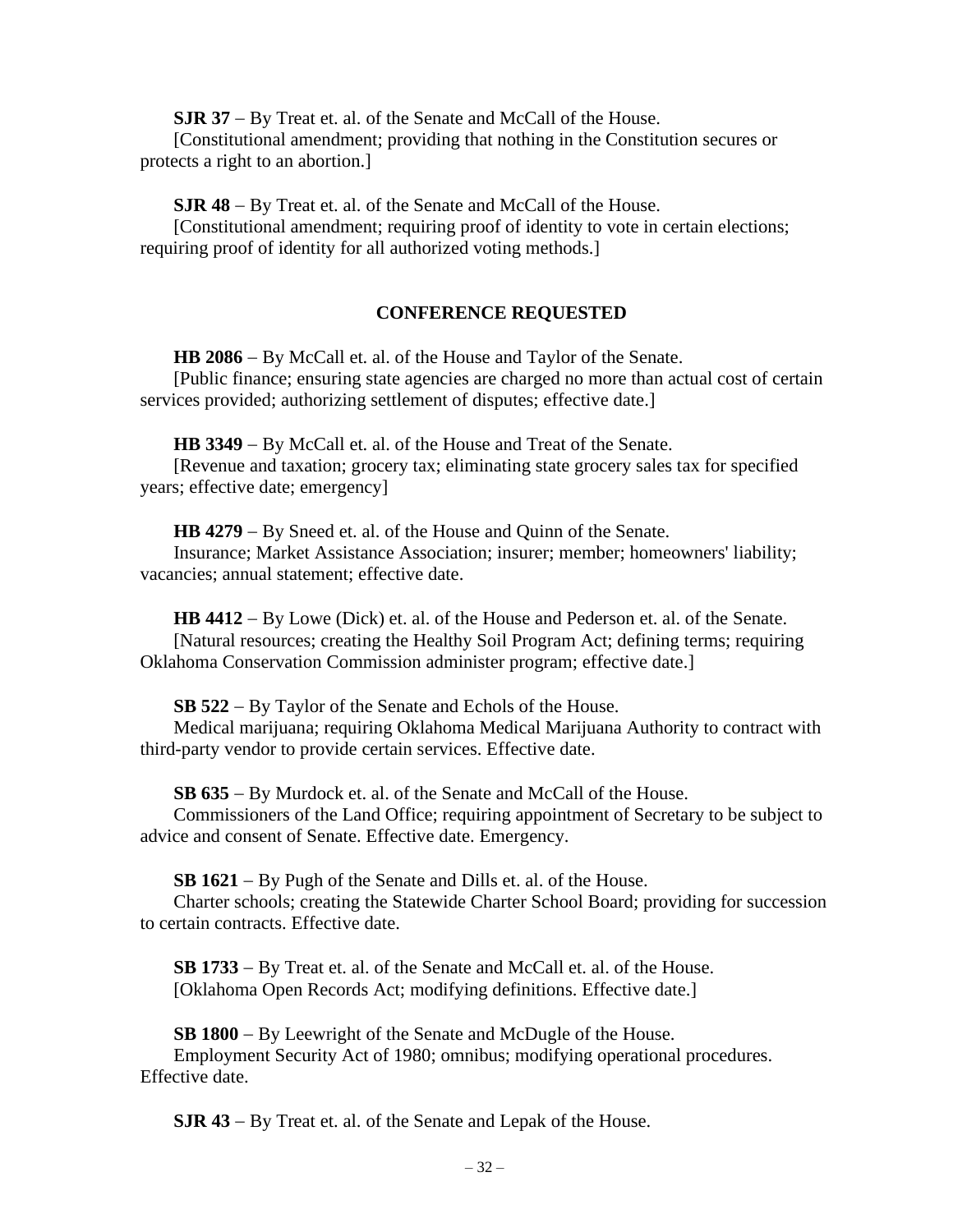[Constitutional amendment; recreating court system.]

## **CONFERENCE COMMITTEE REPORTS SUBMITTED**

**CCR** for **HB 2233** − By Sims et. al. of the House and Haste of the Senate.

Counties and county officers; powers of county commissioners; construing language; emergency.

**CCR** for **HB 2779** − By Pfeiffer of the House and Leewright of the Senate.

Rural electric cooperative easements; defining terms; providing for use of certain easements for broadband service; effective date.

**CCR** for **HB 3056** − By Sims of the House and Paxton of the Senate.

Cities and towns; Municipal Campaign Finance and Financial Disclosure Act; enforcement; fines; ordinances; effective date.

**CCR** for **HB 3144** − By West (Kevin) et. al. of the House and Murdock et. al. of the Senate.

Firearms; defining terms; prohibiting governmental entities from contracting with the companies unless contracts contain certain written verification; effective date.

**CCR** for **HB 3232** − By CrosswhiteHader et. al. of the House and Paxton et. al. of the Senate.

Elections; providing for suspension of provisions implementing federal law; creating committee to oversee operations of elections; effective date.

**CCR** for **HB 3639** − By Dempsey of the House and David of the Senate. Hunting; hunting licenses; modifying fees; emergency.

**CCR** for **HB 4105** − By Frix et. al. of the House and Standridge et. al. of the Senate. Memorial highways and bridges; designating various memorial highways and bridges; effective date.

**CCR** for **HB 4150** − By Luttrell et. al. of the House and Coleman of the Senate. Transportation; railroad crossings; requirements for vehicles; commercial motor vehicles and buses; effective date.

**CCR** for **HB 4413** − By Lowe (Dick) of the House and Montgomery of the Senate. Revenue and taxation; ad valorem; appraisers; hiring procedure; valuation; making certain contracts and communication subject to Open Records Act; effective date.

# **IN CONFERENCE GCCA**

**HB 1768** − By Roberts (Eric) et. al. of the House and Stephens of the Senate. [Game and fish; extending certain income tax checkoff.]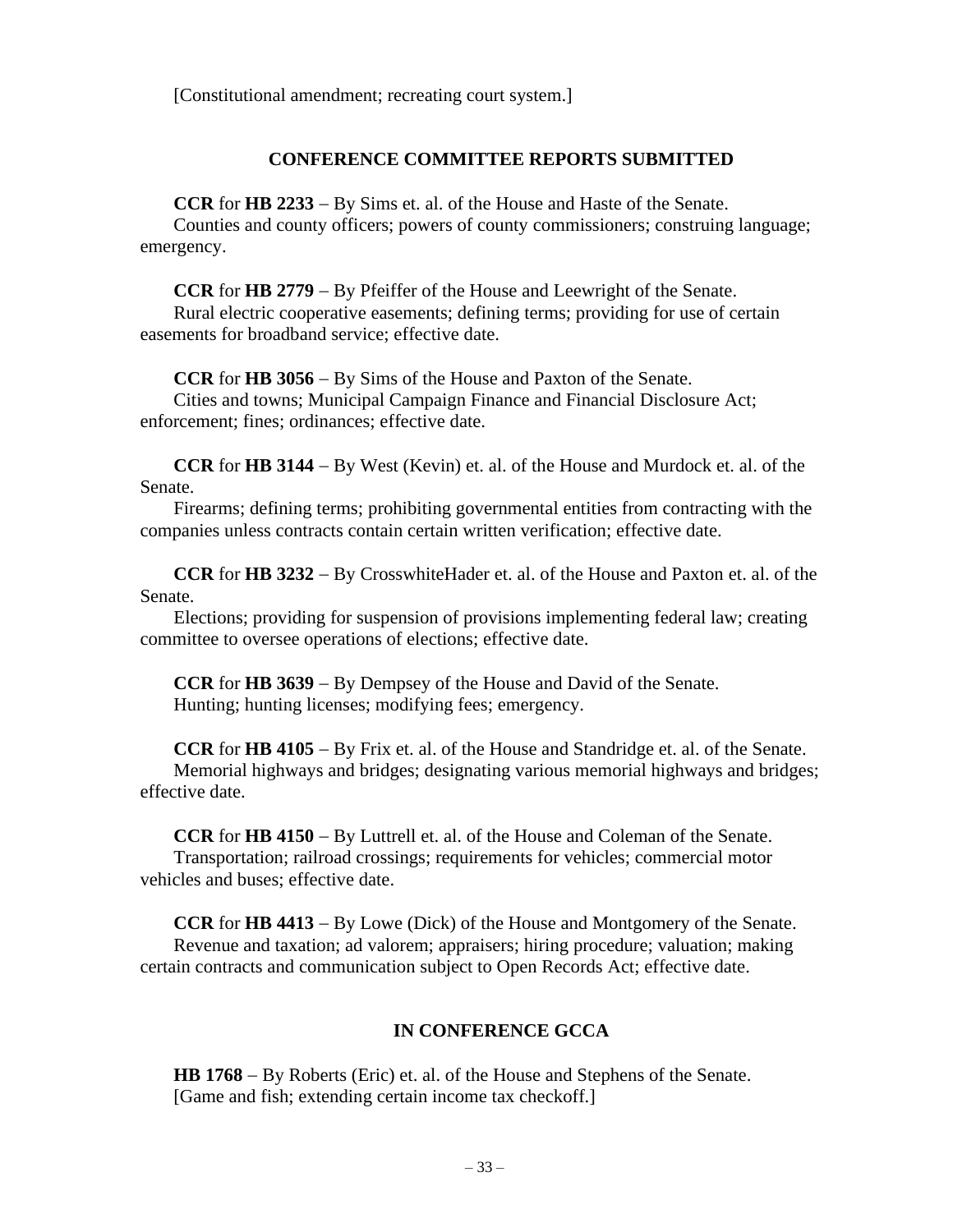**HB 3083** − By Hilbert of the House and Montgomery of the Senate. [Revenue and taxation; taxes on medical marijuana retail sales; modifying apportionment of tax proceeds; effective date; emergency.]

**HB 3196** − By Williams of the House and Daniels of the Senate. [Fees and fines; creating the Burt Holmes Fee Structure Policy Act of 2022; eliminating fees, fines and costs; effective date.]

**HB 3418** − By Fetgatter of the House and Montgomery of the Senate. [Revenue and taxation; income tax; full expensing; bonus depreciation; emergency.]

**HB 3568** − By McBride et. al. of the House and Allen of the Senate. [Revenue and taxation; gross production tax.]

**HB 3865** − By Lepak et. al. of the House and Coleman et. al. of the Senate. [Appropriations; distance learning; effective date; emergency.]

**HB 4085** − By Wallace et. al. of the House and Howard et. al. of the Senate. [Revenue and taxation; creating Rural Jobs Act; tax credit; investment; ownership; reporting; effective date.]

**SB 1305** − By Rader of the Senate and Miller et. al. of the House. Revenue and taxation; sales tax exemptions for government or nonprofit entities; disaster recovery. Effective date. Emergency.

**SB 1495** − By Treat et. al. of the Senate and McCall et. al. of the House. [Sales tax; modifying rate levied on certain foods and food ingredients. Effective date.]

## **IN CONFERENCE**

**HB 1123** − By Phillips of the House and Leewright of the Senate. [Rural electric cooperative easements; defining terms; providing for use of certain easements for broadband service; effective date.]

**HB 2046** − By McCall of the House and Simpson of the Senate.

[Higher education funding districts; enacting the Higher Education Institution Local Funding Act; effective date.]

**HB 2179** − By Fetgatter et. al. of the House and Garvin et. al. of the Senate.

[Medical marijuana; licensing requirements for medical marijuana commercial growers; fees; emergency.]

**HB 2239** − By Sterling of the House and Daniels of the Senate.

Workers' compensation; extending Workers' Compensation Court of Existing Claims; emergency.

**HB 2322** − By Frix et. al. of the House and Bullard et. al. of the Senate.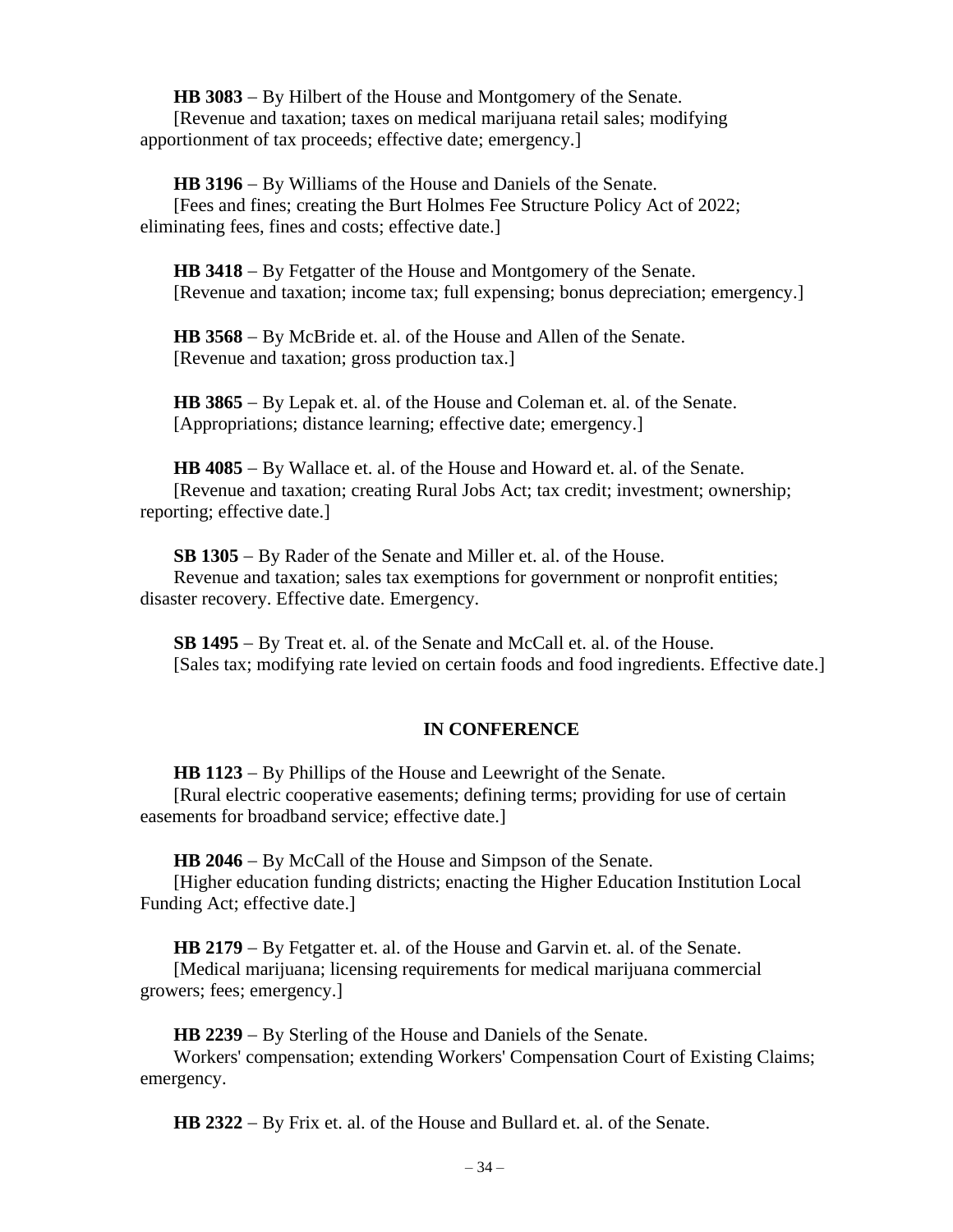[Health insurance; Health Care Freedom of Choice Act; assigned benefits; compensation; insurers; effective date.]

**HB 2627** − By Patzkowsky of the House and Montgomery of the Senate. [Revenue and taxation; county assessors; protest; updates; effective date; emergency.]

**HB 2693** − By Williams et. al. of the House and Pugh et. al. of the Senate. [Civics education; directing establishment of micro-credential program in civics; removing requirement for certain assessment; effective date; emergency.]

**HB 3208** − By Cornwell et. al. of the House and Paxton of the Senate. [Medical marijuana; expanding scope of powers and duties; effective date; emergency.]

**HB 3394** − By Hilbert of the House and Howard of the Senate. [Oil and gas; Production Revenue Standards Act; renaming; transfer and substitute division orders; effective date.]

**HB 3415** − By Pae et. al. of the House and Howard of the Senate. Open Meeting Act; videoconferencing; quorum; effective date; emergency.

**HB 3564** − By McBride et. al. of the House and Pemberton et. al. of the Senate. [Teachers; creating the Oklahoma Future Teacher Scholarship and Employment Incentive Program; effective date; emergency.]

**HB 3734** − By Fetgatter et. al. of the House and Rogers of the Senate. [Medical marijuana; temporary and annual licenses; creating temporary and annual licensing program for certain medical marijuana businesses; conditions; rules; transporters.]

**HB 3752** − By Fetgatter et. al. of the House and Leewright of the Senate. [Crimes and punishments; making certain acts unlawful; providing penalties; forfeiture of property; emergency.]

**HB 3884** − By McCall of the House and Treat of the Senate.

[Department of Environmental Quality; creating Division of Mines; consolidating the Department of Mines; effective date.]

**HB 3901** − By Pfeiffer of the House and Montgomery of the Senate. [Revenue and taxation; ad valorem protests; Court of Tax Review; effective date.]

**HB 3925** − By Sterling of the House and Howard et. al. of the Senate.

[Court costs; administrative costs; providing for court cost compliance liaisons; determining if defendants can pay; effective date.]

**HB 3929** − By Pfeiffer et. al. of the House and Rogers et. al. of the Senate.

[Medical marijuana; process validation; acceptable testing practice; non-mandatory; emergency.]

**HB 3971** − By Burns et. al. of the House and Leewright of the Senate.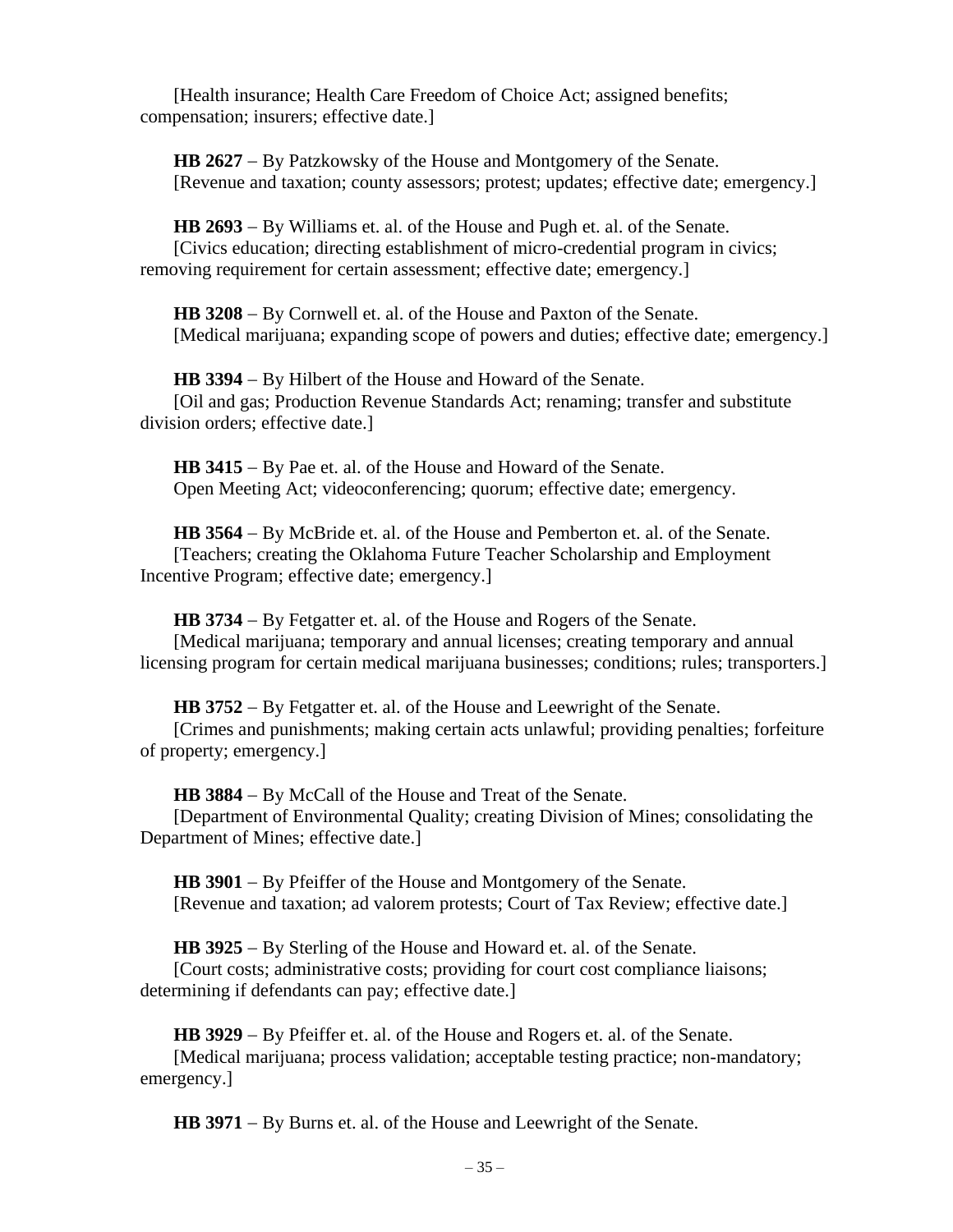[Medical marijuana; authorizing the Oklahoma Medical Marijuana Authority to employ secret shoppers; inspections; investigative results; effective date.

**HB 4055** − By Marti et. al. of the House and Paxton of the Senate.

[Medical marijuana; public utilities; report monthly commodity usage; Oklahoma Medical Marijuana Authority; monitoring; effective date.]

**HB 4056** − By Marti et. al. of the House and Paxton of the Senate.

[Medical marijuana; Laboratory recommendations, standards and operating procedures; Oklahoma Medical Marijuana Authority; rules; emergency.]

**HB 4287** − By Davis of the House and Paxton of the Senate.

[Medical marijuana; creating the Flower and Pre-Packaging Act; directing certain products be sold in pre-packaged form; prohibiting deli-style sales; effective date.]

**HB 4388** − By Hilbert et. al. of the House and Pugh of the Senate.

Teachers; directing deposit of certain Oklahoma Education Lottery Act proceeds into Teacher Empowerment Revolving Fund; providing criteria for issuance of certain teaching certificates; effective date; emergency.

**SB 14** − By Bergstrom of the Senate and Humphrey of the House.

Prisons; authorizing certain correctional peace officer status; payroll system. Effective date.

**SB 192** − By Howard of the Senate and Pfeiffer et. al. of the House. [Ad Valorem Tax Code; removing requirement certain farm products be assessed and valued as of certain date. Effective date.]

**SB 217** − By Howard of the Senate and Martinez et. al. of the House. Oklahoma Juvenile Code; modifying provisions of the Youthful Offender Act. Effective date.

**SB 295** − By Haste et. al. of the Senate and McEntire et. al. of the House. [Public finance; creating the Mental Health and Substance Abuse Services Strategic Planning Council; requiring strategic plan.]

**SB 401** − By Pugh et. al. of the Senate and Martinez et. al. of the House. [Income tax adjustments; exempting military retirement benefits from tax. Effective date.]

**SB 590** − By Montgomery of the Senate and Martinez of the House.

[Digital asset mining; establishing the Commercial Digital Asset Mining Act of 2022; providing for certain tax exemptions; proving certain credit. Effective date.]

**SB 593** − By Pugh et. al. of the Senate and Echols et. al. of the House.

[Ad valorem tax; adding definition of Satellite Internet service provider; clarifying definition. Emergency.]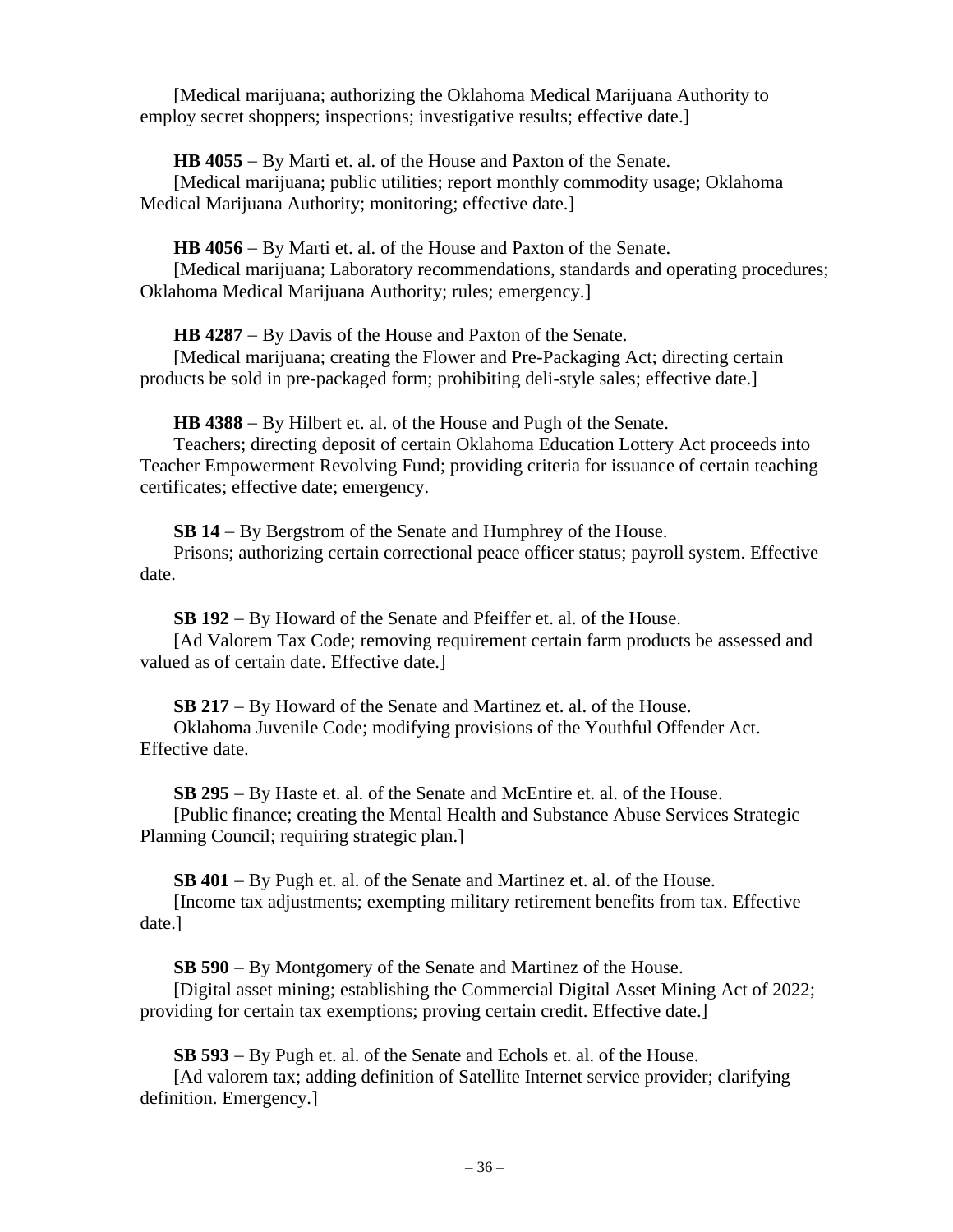**SB 735** − By Howard et. al. of the Senate and Moore et. al. of the House.

[Income tax credit; providing credit for purchase of safe wheel tethering system. Effective date.]

**SB 757** − By Pugh of the Senate and McEntire of the House.

[Alcoholic beverage; monthly tax reports and auditing; removing the authorization of the Tax Commission for auditing certain licensees. Effective date.]

**SB 856** − By Weaver of the Senate and West (Josh) of the House.

[State Travel Reimbursement; exempting the Oklahoma Military Department. Effective date.]

**SB 888** − By Standridge of the Senate and Marti of the House.

[Controlled dangerous substances; providing for registration and regulation of pain management clinics; prohibiting dispensation of controlled dangers substances at pain management clinics. Effective date.]

**SB 924** − By Treat of the Senate and Boatman et. al. of the House. State data; authorizing the sharing of data between state agencies. Effective date.

**SB 925** − By Bergstrom et. al. of the Senate and Steagall et. al. of the House. Firearms; providing for the defensive display of firearms under certain circumstances; exceptions; examples. Emergency.

**SB 1177** − By Simpson of the Senate and West (Josh) et. al. of the House. [Driver licenses; requiring certain identifications; requiring use of certain technology. Emergency.]

**SB 1300** − By Rader of the Senate and Lawson of the House.

Motor vehicles; odometer disclosure statement; modifying types of vehicles that do not require statements; special license plates; combined registration; renewal notification by electronic mail. Effective date.

**SB 1302** − By Rader of the Senate and Pfeiffer of the House. [Uniform tax procedures; income tax; state employees; garnishment. Effective date.]

**SB 1318** − By Jech of the Senate and Newton of the House.

[Vehicle registration; modifying deadline for registration and temporary license plate removal for certain purchases. Emergency.]

**SB 1337** − By McCortney of the Senate and McEntire et. al. of the House.

State Medicaid program; directing Health Care Authority to enter into capitated contracts to transform Medicaid delivery system for certain Medicaid populations; modifying various provisions of the Ensuring Access to Medicaid Act; repealers. Effective date. Emergency. Conditional effect.

**SB 1339** − By Coleman of the Senate and Strom of the House.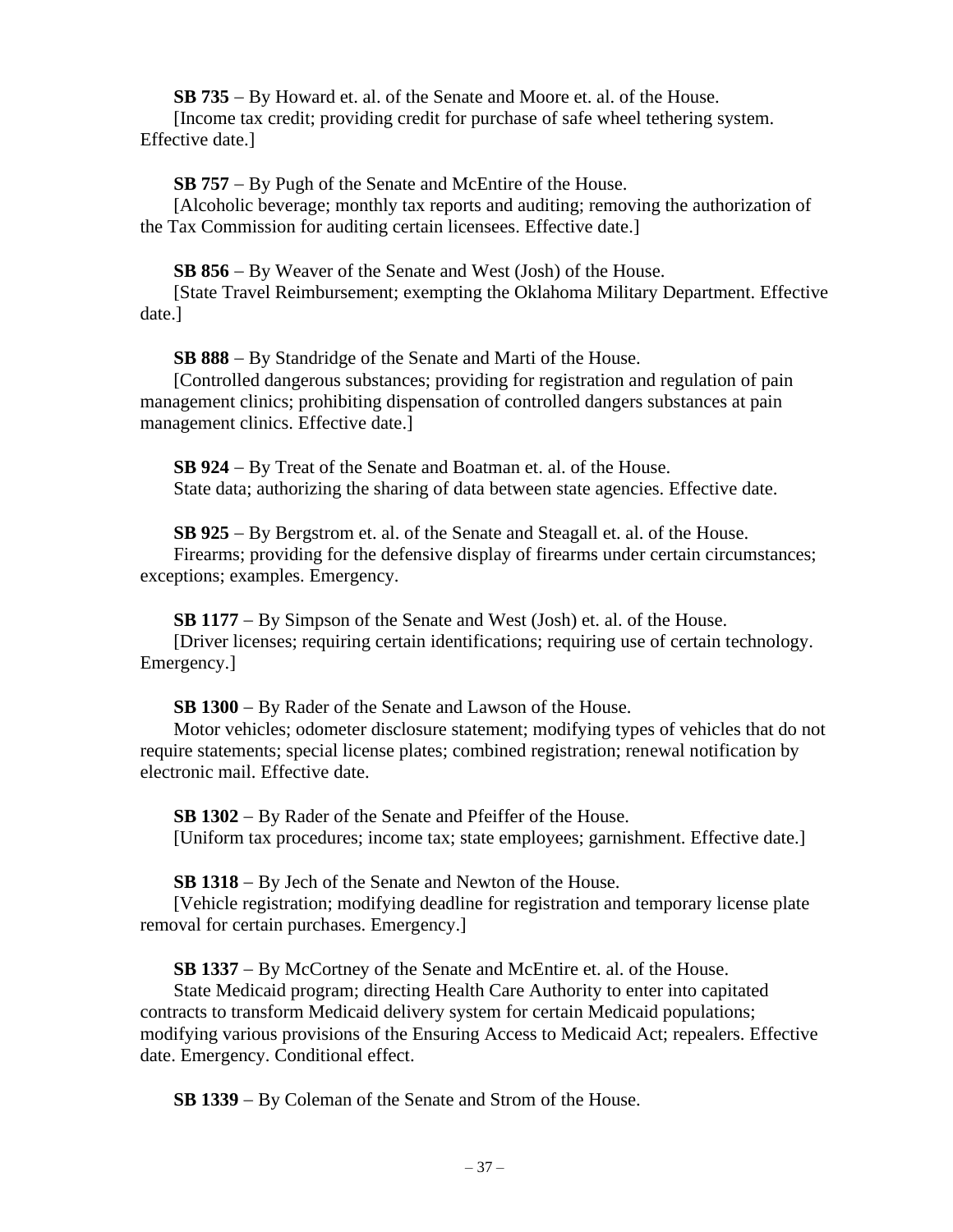[Sales tax; modifying definition; adding products for which tax is collected and remitted by marketplace facilitator. Effective date.]

**SB 1387** − By Standridge et. al. of the Senate and Steagall of the House.

[Motor vehicles; creating the Diabetes Awareness License Plate Revolving Fund; creating various special license plates. Effective date.]

**SB 1396** − By McCortney of the Senate and Wallace et. al. of the House. Supplemental hospital offset payment program; adding definitions; purposes funded; transfers. Emergency.

**SB 1436** − By Garvin of the Senate and McEntire of the House.

Long-term care; modifying certain restrictions on employment of nurse aide. Effective date.

**SB 1456** − By Jech of the Senate and Newton et. al. of the House.

[Corrections; authorizing certain rule promulgation for approval of academy. Effective date.]

**SB 1458** − By Thompson of the Senate and Hilbert et. al. of the House. Courts; transfer of funds; eliminating certain fees. Effective date.

**SB 1481** − By Montgomery et. al. of the Senate and Kendrix of the House. [Franchise Tax Code; repealing tax after certain year. Effective date.]

**SB 1486** − By Jech et. al. of the Senate and Newton et. al. of the House. [Sales tax; modifying basis of gross receipts for motor vehicle; deduct trade-in value. Effective date.]

**SB 1524** − By Taylor of the Senate and Echols et. al. of the House.

[Oil and gas; modifying conditions and requirements for division and transfer orders. Effective date.]

**SB 1535** − By Pugh of the Senate and Osburn of the House.

[Teachers; definitions; evaluations; Teacher and Leader Effectiveness Evaluation System. Effective date. Emergency.]

**SB 1600** − By Hall of the Senate and Kerbs et. al. of the House. [Driver licenses; providing for certain retention of fees. Emergency.]

**SB 1602** − By Hall of the Senate and Kerbs et. al. of the House. [Motor license agents; renewals; fees. Emergency.]

**SB 1605** − By Hall et. al. of the Senate and Kerbs et. al. of the House. [Motor license agents; providing for the creation of Service Oklahoma as a division of Oklahoma Management and Enterprise Services. Emergency.]

**SB 1610** − By Standridge et. al. of the Senate and Sterling et. al. of the House.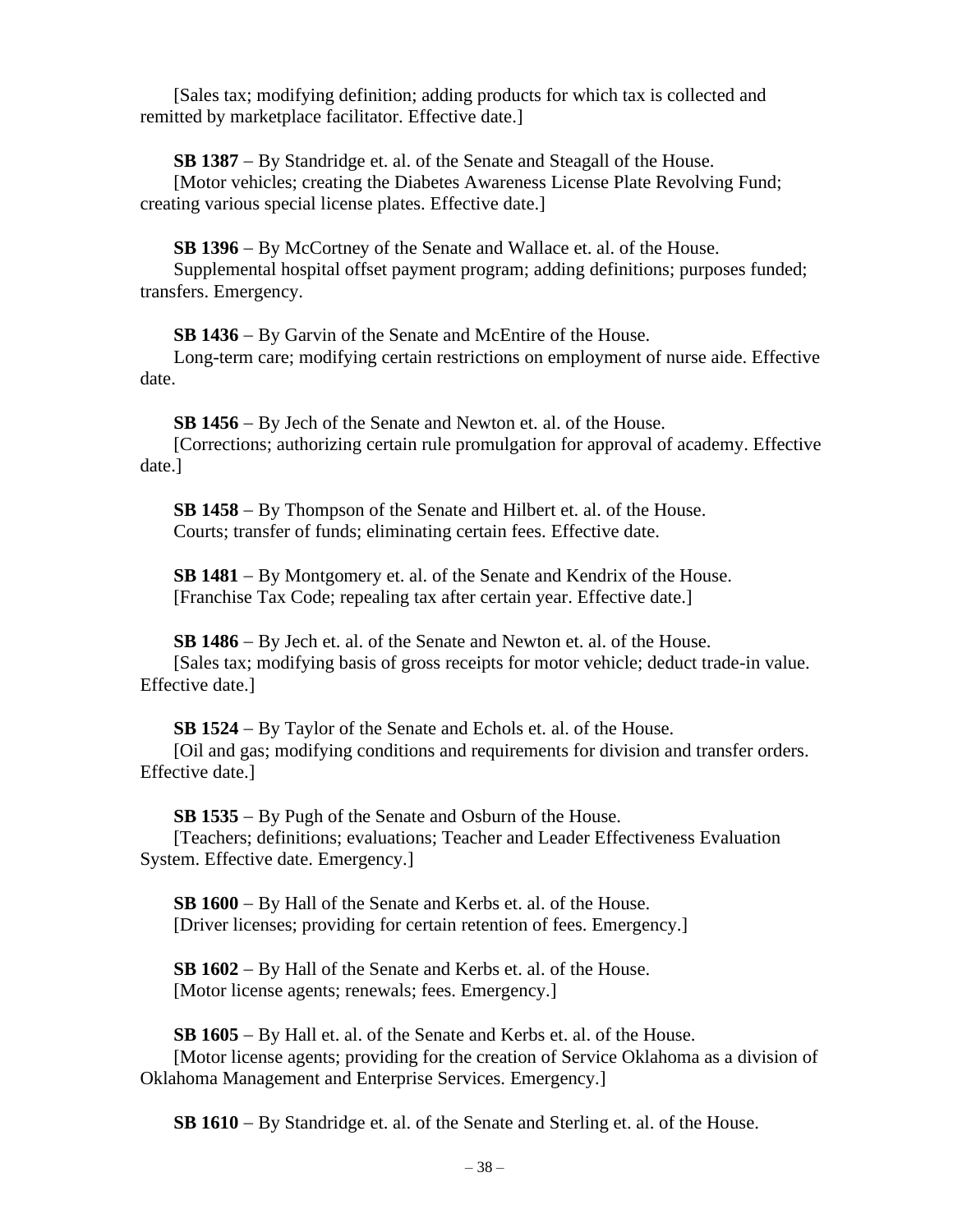[Department of Transportation; requiring the Oklahoma Turnpike Authority to conduct certain study; specifying information to be included in study. Emergency.]

**SB 1612** − By David of the Senate and Echols of the House.

[Law enforcement unification; creating the Oklahoma Department of Public Safety Unification, Recruitment, and Retention Act of 2022; creating the Board of Public Safety. Effective date.]

**SB 1673** − By Pugh of the Senate and Nollan et. al. of the House.

[Oklahoma Higher Learning Access Program; providing income qualification based on certain number of dependent children. Effective date. Emergency.]

**SB 1697** − By Jech et. al. of the Senate and Newton of the House.

Medical marijuana growing operations; requiring bond for grow operations. Emergency.

**SB 1704** − By Paxton of the Senate and Lowe (Dick) of the House.

Medical marijuana; clarifying penalties; increasing fine amounts; authorizing the Oklahoma Medical Marijuana Authority to revoke licenses under certain circumstances. Emergency.

**SB 1737** − By Stephens et. al. of the Senate and Patzkowsky et. al. of the House. [Medical marijuana; requiring certain signage. Effective date.]

**SB 1768** − By Howard et. al. of the Senate and Wallace of the House. [Revenue and taxation; creating the Oklahoma Rural Jobs Act; providing tax credit. Effective date.]

**SB 1848** − By Montgomery of the Senate and Hilbert et. al. of the House. Medical marijuana tax; modifying apportionment. Effective date. Emergency.

**SB 1857** − By Montgomery et. al. of the Senate and Wallace et. al. of the House. [Income tax credit; extending credit for qualified clean-burning vehicles; providing credit for hydrogen fuel cells. Effective date.]

**SB 1858** − By Montgomery et. al. of the Senate and Martinez of the House. [Tax credit; income tax credit for qualified employee in hydrogen manufacturing industry. Effective date.]

# **VETOED BILLS**

**HB 1090** − By Kendrix et. al. of the House and Howard of the Senate. State government; State Auditor and Inspector; audits; examinations; effective date; emergency.

**HB 1598** − By Provenzano et. al. of the House and Quinn et. al. of the Senate.